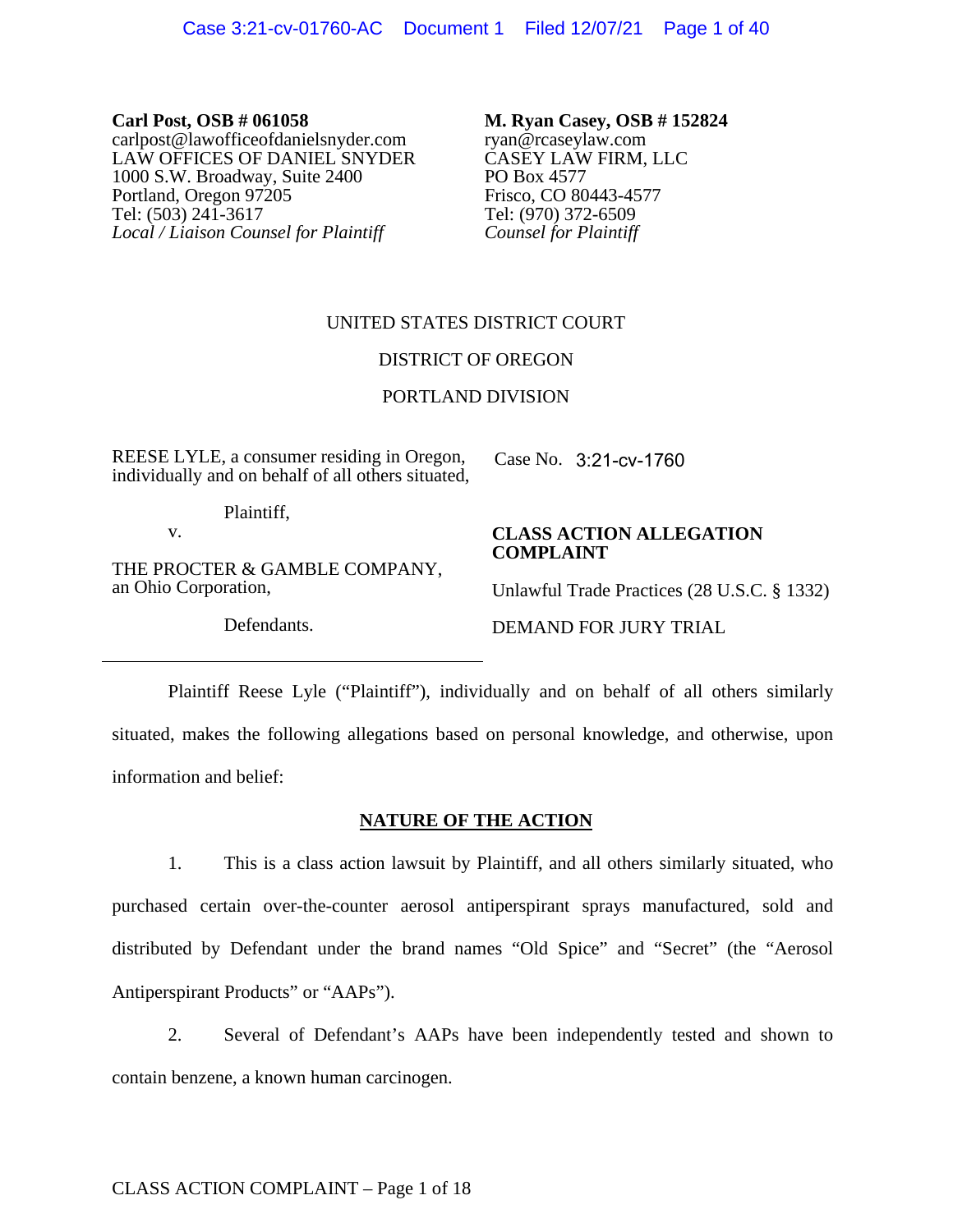## Case 3:21-cv-01760-AC Document 1 Filed 12/07/21 Page 2 of 40

3. The presence of benzene in Defendant's AAPs was not disclosed on the products' label, violating state consumer laws, unjustly enriching Defendant, and bringing the AAPs out of compliance with applicable federal laws and regulations.

4. Reasonable consumers, like Plaintiff, have suffered an ascertainable loss of money, measured by the difference in market value between the AAPs as they were illegally marketed (failing to disclose benzene) and the lesser market value of the AAPs had Defendant adequately disclosed the presence of benzene. As a result of Defendant's illegal conduct, the purchase price of the AAPs was greater than their objective market value (which is minimal if not worthless).

5. Alternatively, because the sale of the AAPs was illegal (as an adulterated, misbranded, and/or unapproved new drug), Plaintiff's ascertainable loss is the entirety of the monies illegally collected from Plaintiff (i.e., the purchase price).

6. Accordingly, Plaintiff bring this action on behalf of himself and a class comprised of all individuals similarly situated within the State of Oregon, to redress the unlawful and deceptive practices employed by Defendant in connection with its labeling, marketing and sale of the AAPs.

7. Plaintiff seeks redress for Defendant's reckless, knowing, and/or willful violations of Oregon's Unlawful Trade Practices Act, Or. Rev. Stat. §§ 646.605, *et seq*. (herein referred to as "UTPA") and for unjust enrichment. Plaintiff seeks, *inter alia*, declaratory and injunctive relief, statutory damages under UTPA, and restitution.

8. Plaintiff alleges the following based upon personal knowledge as well as investigation by counsel, and as to all other matters, upon information and belief. Plaintiff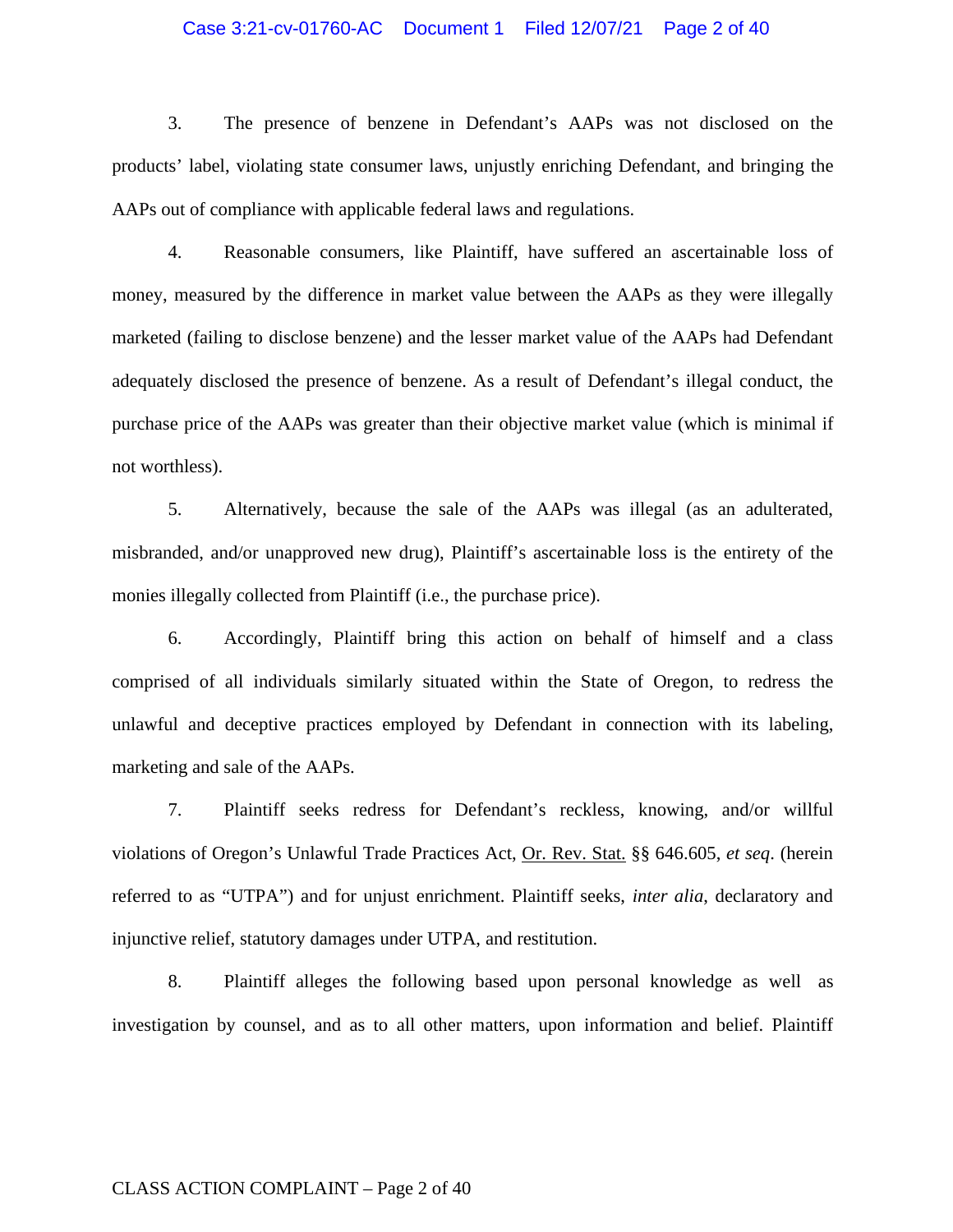## Case 3:21-cv-01760-AC Document 1 Filed 12/07/21 Page 3 of 40

further believes that substantial evidentiary support will exist for the allegations set forth herein after a reasonable opportunity for discovery.

## **JURISDICTION AND VENUE**

9. Jurisdiction is proper in this Court pursuant to 28 U.S.C. § 1332(d), because there is diversity of citizenship between members of the proposed Class and Defendant. Defendant is either incorporated and/or have its principal place of business outside the state in which Plaintiff and members of the proposed Class reside. Furthermore, there are more than 100 Class Members and the amount-in-controversy exceeds \$5,000,000 exclusive of interest and costs.

10. This Court has personal jurisdiction over Defendant because Defendant is a foreign corporation authorized to do business in Oregon and registered with the Oregon Secretary of State, and has sufficient minimum contacts with Oregon or otherwise intentionally avails itself of the laws and markets of Oregon, through the promotion, sale, marketing and distribution of the AAPs in Oregon, to render the exercise of jurisdiction by Oregon courts permissible.

11. Venue is proper in this Court pursuant to 28 U.S.C. §§ 1391(a) and (b) because a substantial part of the events or omissions giving rise to Plaintiff's claims occurred while he resided in this judicial district. Venue is also proper under 18 U.S.C. §1965(a) because Defendant transacts substantial business in this District.

#### **THE PARTIES**

12. Plaintiff Reese Lyle is a resident and citizen of Oregon, and all relevant times resided in Multnomah County. Within the applicable statute(s) of limitations, Plaintiff purchased numerous of Defendant's Aerosol Antiperspirant Products in Oregon.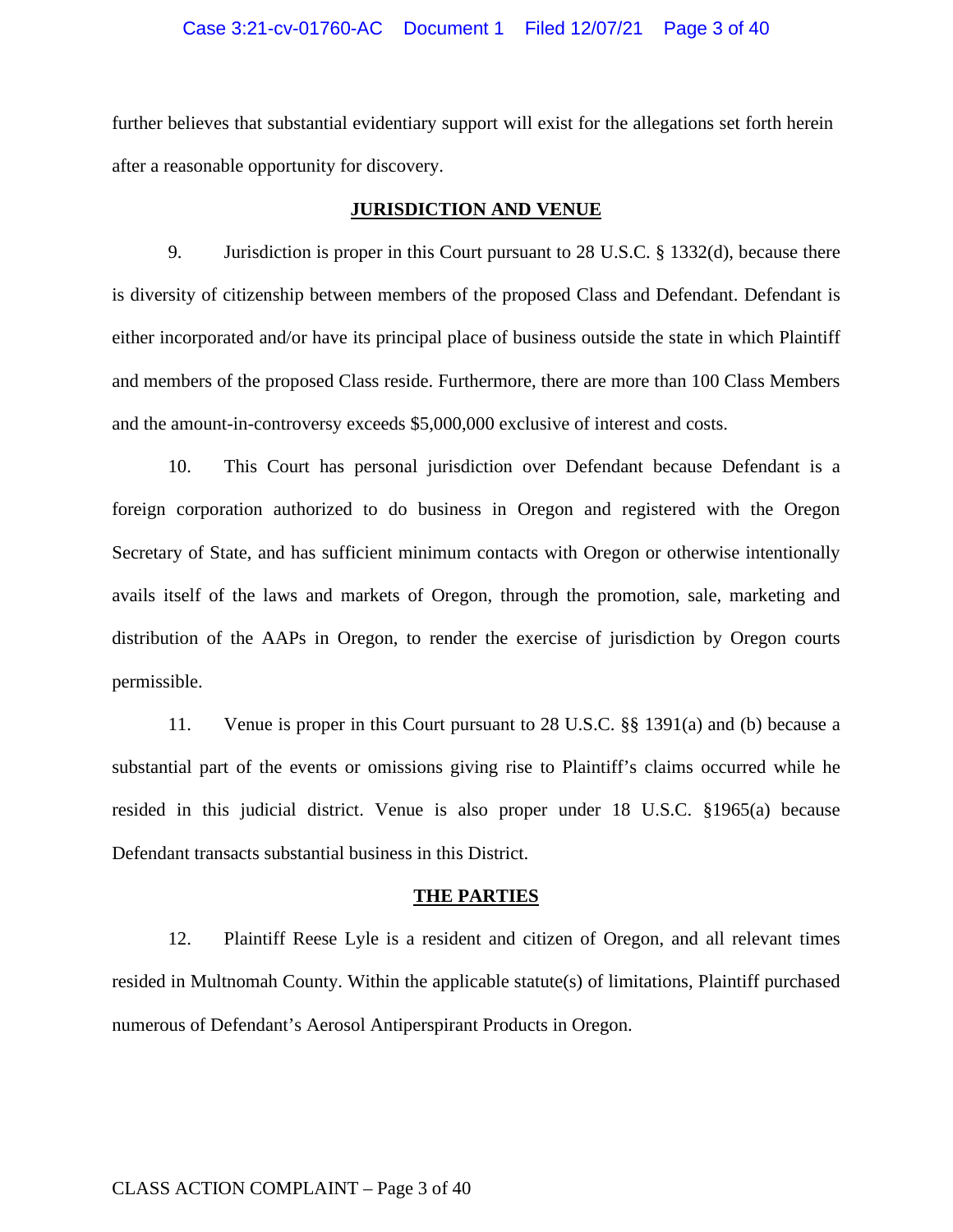## Case 3:21-cv-01760-AC Document 1 Filed 12/07/21 Page 4 of 40

13. Defendant THE PROCTER & GAMBLE COMPANY is an Ohio corporation with its principal place of business at 1 P&G Plaza, Cincinnati, OH 45202. As one of the world's leading brands of skin care, hair care and cosmetics, Defendant distributes its products, including the AAPs, throughout the United States including Oregon, and they are available at retail stores throughout Oregon and the United States.

14. Defendant engaged in the design, development, testing, packaging, promoting, marketing, advertising, distribution, labeling, and/or sale of the AAPs (including those purchased by Plaintiff), and are responsible for the illegal conduct regarding the AAPs alleged herein.

#### **FACTUAL ALLEGATIONS**

# **A. Benzene, a known human carcinogen, is present in Defendant's Aerosol Antiperspirant Products.**

15. Defendant manufactures, markets, advertises, labels, distributes, and sells a variety of AAPs, including aerosol antiperspirants sold under the brand names Old Spice and Secret.

16. In 2021, Valisure LLC ("Valisure"), an analytical pharmacy and patient advocacy and organization, ran tests on a variety of Defendant's Aerosol Antiperspirant Products. Specifically, Valisure tested numerous lots of Defendant's Old Spice and Secret AAPs.

17. Through its testing, Valisure discovered that all the tested AAPs sold under the name brand Secret contain benzene, with values ranging from 0.10 ppm to 2 ppm, and more than 2 ppm up to 16.2 ppm. Through its testing, Valisure also discovered that many of the tested AAPs sold under the name brand Old Spice contain benzene, with values ranging from less than .1 ppm, 0.10 ppm to 2 ppm, and more than 2 ppm up to 17.7 ppm. Dozens of other antiperspirant products tested had no detectable levels of benzene.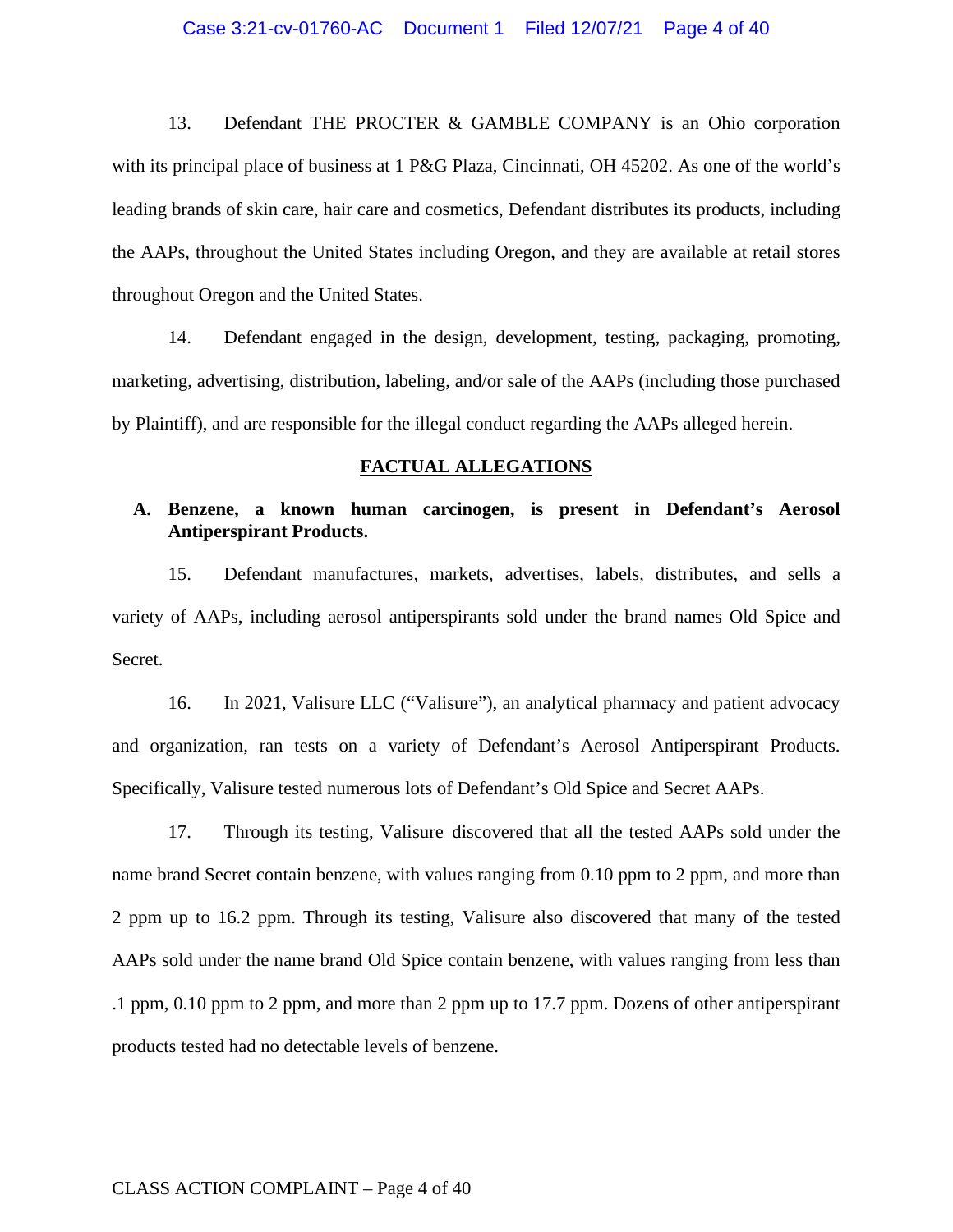## Case 3:21-cv-01760-AC Document 1 Filed 12/07/21 Page 5 of 40

18. Despite Valisure's findings, the presence (or at least potential presence) of benzene is not provided on the AAP labels, in the ingredients list (as an active *or* inactive ingredient) or otherwise. The following image shows an example:

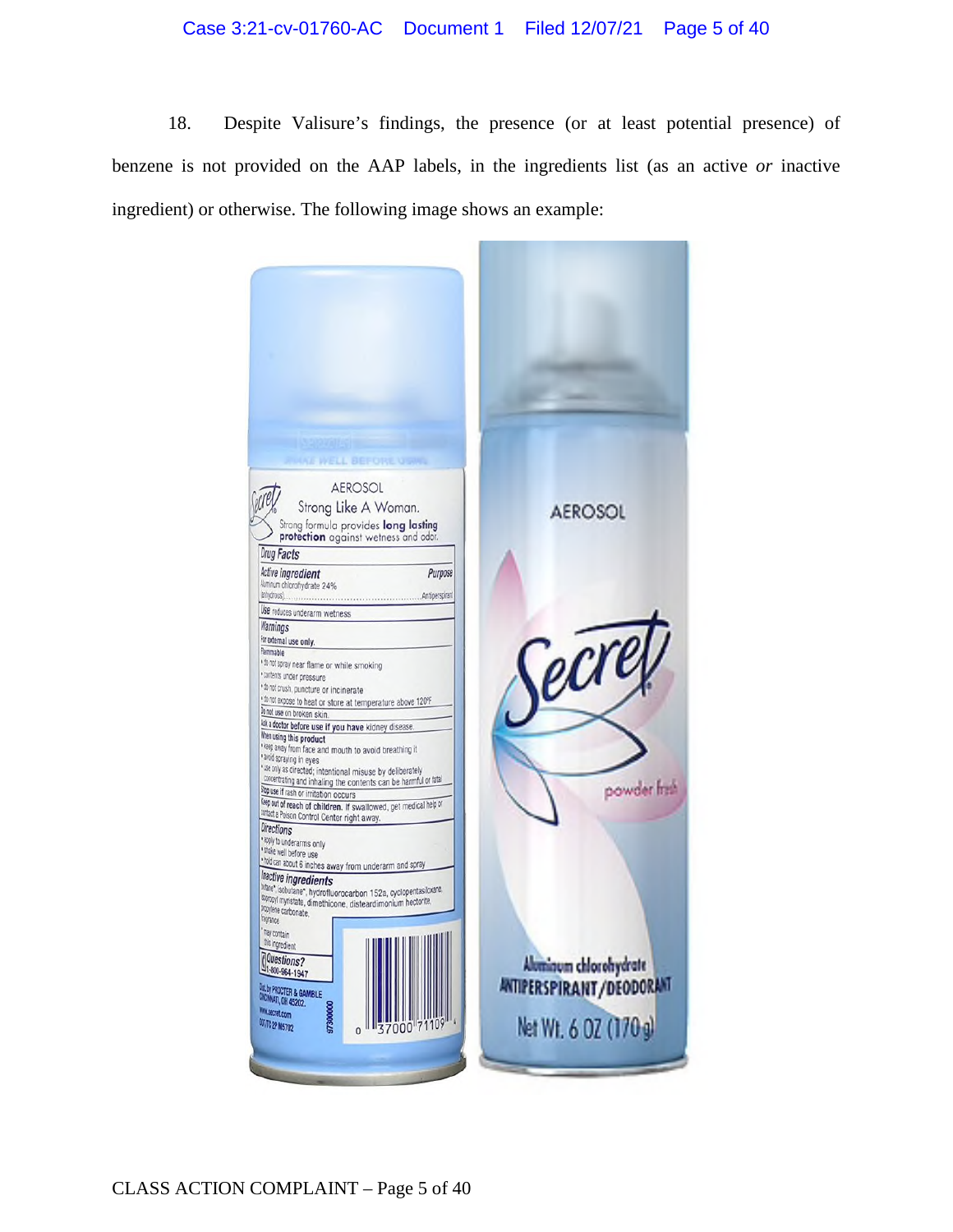## Case 3:21-cv-01760-AC Document 1 Filed 12/07/21 Page 6 of 40

19. In addition, Defendant even proclaims in its advertising that benzene is one of the materials "we do not use as ingredients in any of our formulated products,"<sup>1</sup> which is an objectively false and/or misleading statement.

20. The carcinogenic properties of benzene are well documented, as noted by the Centers for Disease Control and Prevention ("CDC"). *See* CDC, *Facts About Benzene* (2018), https://emergency.cdc.gov/agent/benzene/basics/facts.asp.

21. The Department of Health and Human Services (DHHS) has determined that benzene causes cancer in humans. Long-term exposure to high levels of benzene in the air can cause leukemia, cancer of the blood-forming organs.

22. The World Health Organization ("WHO") and the International Agency for Research on Cancer ("IARC") have classified benzene as a Group 1 compound thereby defining it as "carcinogenic to humans."<sup>2</sup>

23. Its carcinogenic properties aside, another major effect of benzene from long-term exposure is on the blood. (Long-term exposure means exposure of a year or more.) Benzene causes harmful effects on the bone marrow and can cause a decrease in red blood cells, leading to anemia. It can also cause excessive bleeding and can affect the immune system, increasing the chance for infection.

24. The National Institute for Occupational Safety and Health ("NIOSH") recommends protective equipment be worn by workers expecting to be exposed to benzene at

<sup>&</sup>lt;sup>1</sup> P&G Website, *Ingredients*, https://us.pg.com/ingredients/ (last accessed Dec. 2, 2021).

<sup>2</sup> International Agency for Research on Cancer and World Health Organization, *IARC Monographs on the Ide Centers for Disease Control and Prevention. The National Institute for Occupational Safety and Health (NIOSH), Benzene* (October 30, 2019), https://www.cdc.gov/niosh/npg/npgd0049.html; *Identification of Carcinogenic Hazards to Humans*, avail. at https://monographs.iarc.who.int/list-of-classifications.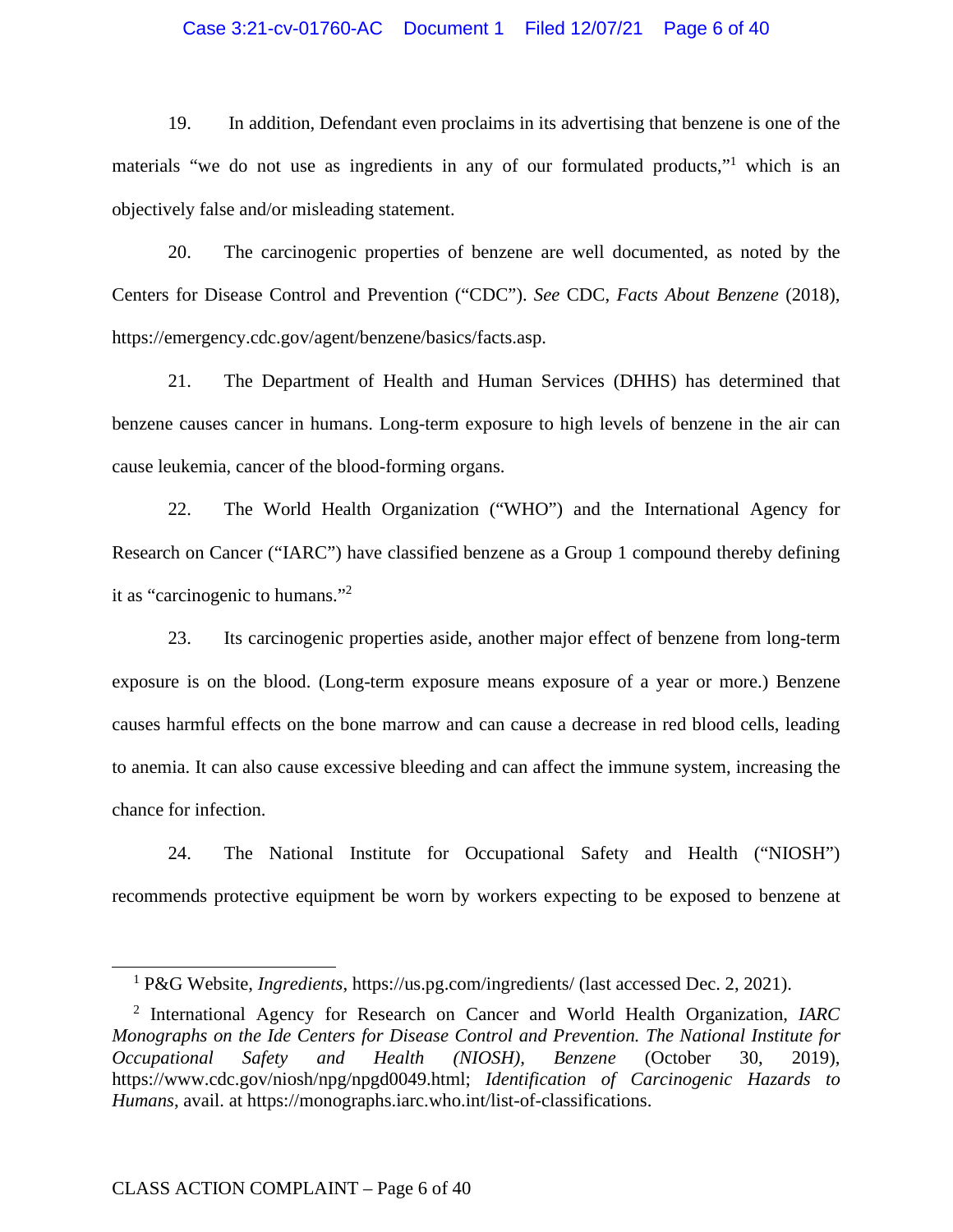## Case 3:21-cv-01760-AC Document 1 Filed 12/07/21 Page 7 of 40

concentrations of 0.1 ppm and defines "inhalation, skin absorption, ingestion, skin and/or eye contact" as exposure routes.<sup>3</sup>

25. Due to its industrial applications, benzene is regularly found in products such as gasoline, plastics, detergents, pesticides, drugs, synthetic fibers, and cigarette smoke.

26. Because exposure to benzene is so prevalent in industrial products, limiting or eliminating its use in products where it is not necessary (such as antiperspirant products) is even more important.

27. The AAPs are also understood by consumers to be daily-use products, further heightening the risk.

28. Further, because a large number of antiperspirants tested did *not* contain detectable levels of benzene, its use is not unavoidable to manufacture an effective antiperspirant.

## **B. Defendant's Aerosol Antiperspirant Products do not comply with the FFDCA and its implementing regulations, and contravene FDA industry guidance.**

29. Plaintiff brings claims under UTPA and unjust enrichment theories and is not seeking to enforce any federal statute or regulation. However, much of the conduct giving rise to Plaintiff's claims also violated the Federal Food, Drug, and Cosmetics Act, 21 U.S.C. § 301, *et seq.* ("FFDCA") and its implementing regulations.

30. The FDA regulates antiperspirants, including the Aerosol Antiperspirant Products at issue here, as over-the-counter ("OTC") drugs rather than as cosmetics. The FDA defines

<sup>3</sup> CDC, *The National Institute for Occupational Safety and Health (NIOSH), Benzene* (October 30, 2019), https://www.cdc.gov/niosh/npg/npgd0049.html.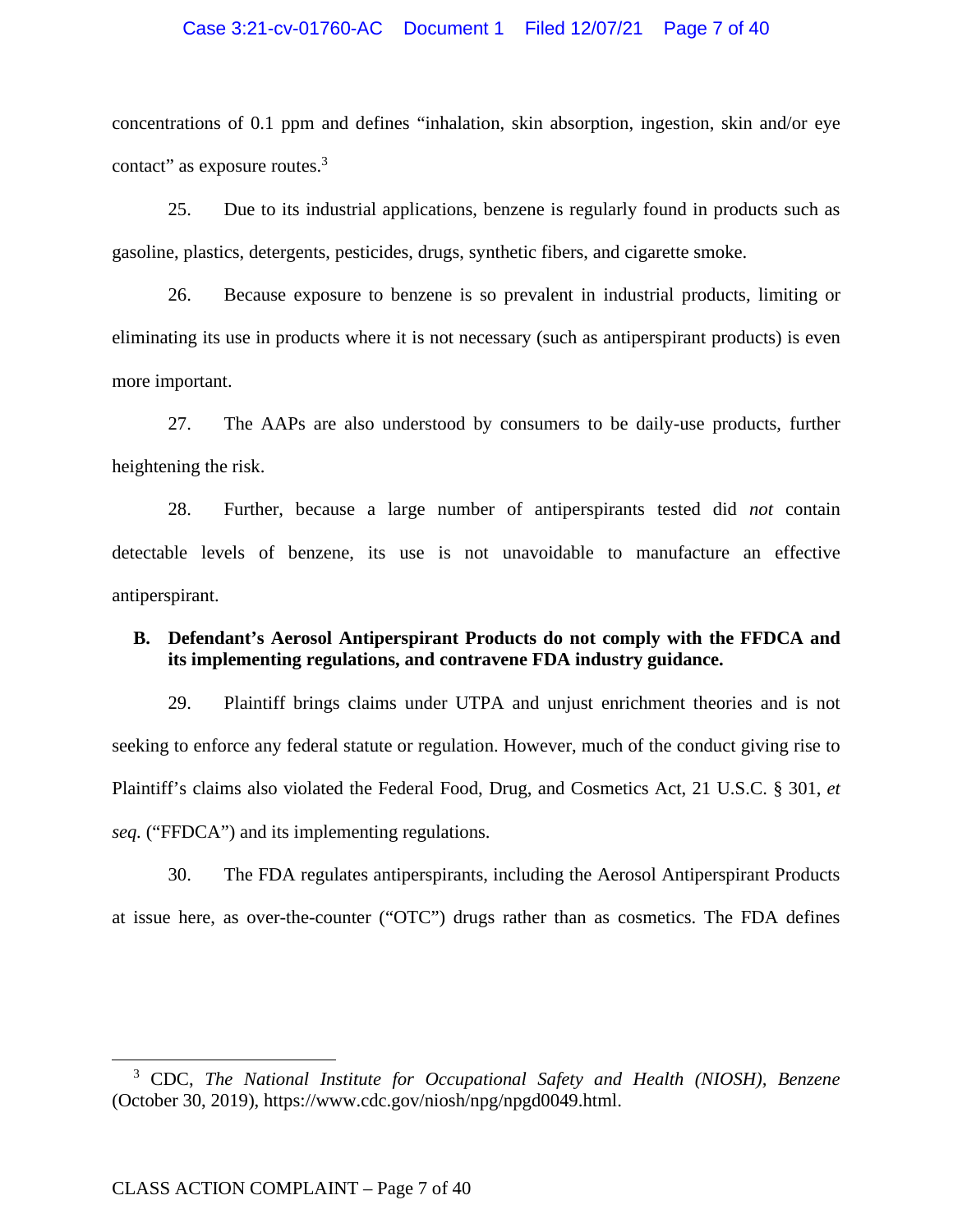## Case 3:21-cv-01760-AC Document 1 Filed 12/07/21 Page 8 of 40

Antiperspirant as a "drug product applied topically that reduces the production of perspiration (sweat) at that site."<sup>4</sup>

31. They are therefore subject to the FFDCA and its implementing regulations. These include, *inter alia*, the FFDCA's provisions regarding misbranded drugs, adulterated drugs, and OTC drugs that may be marketed without an approved drug application. 21 U.S.C. §§ 351, 352, 355h.

32. Under the FFDCA and its implementing regulations, Defendant's Aerosol Antiperspirant Products constitute misbranded drugs, adulterated drugs, and/or unapproved new drugs that do not meet the general requirements for OTC nonprescription drugs to be marketed without an approved application.

33. The manufacture of any misbranded or adulterated drug is prohibited under federal law. 21 U.S.C § 331(g).

34. The introduction or delivery for introduction into interstate commerce (or receipt thereof) of any misbranded or adulterated drug is prohibited under federal law. 21 U.S.C. §  $331(a)$ , (c).

35. Further, the introduction or delivery for introduction into interstate commerce of a purported nonprescription OTC drug that fails to meet the OTC drug requirements is prohibited under federal law. 21 U.S.C §§ 355(a) and 331(d).

# **(i) Defendant's Aerosol Antiperspirant Products are 'misbranded' under 21 U.S.C. § 352 and the relevant regulations.**

36. Defendant's AAPs are 'misbranded' under 21 U.S.C. § 352.

37. They are similarly misbranded under the applicable regulations, which state, in part, that an OTC drug "is generally recognized as safe and effective and is not misbranded if it

<sup>4</sup> 21 C.F.R. § 350.3.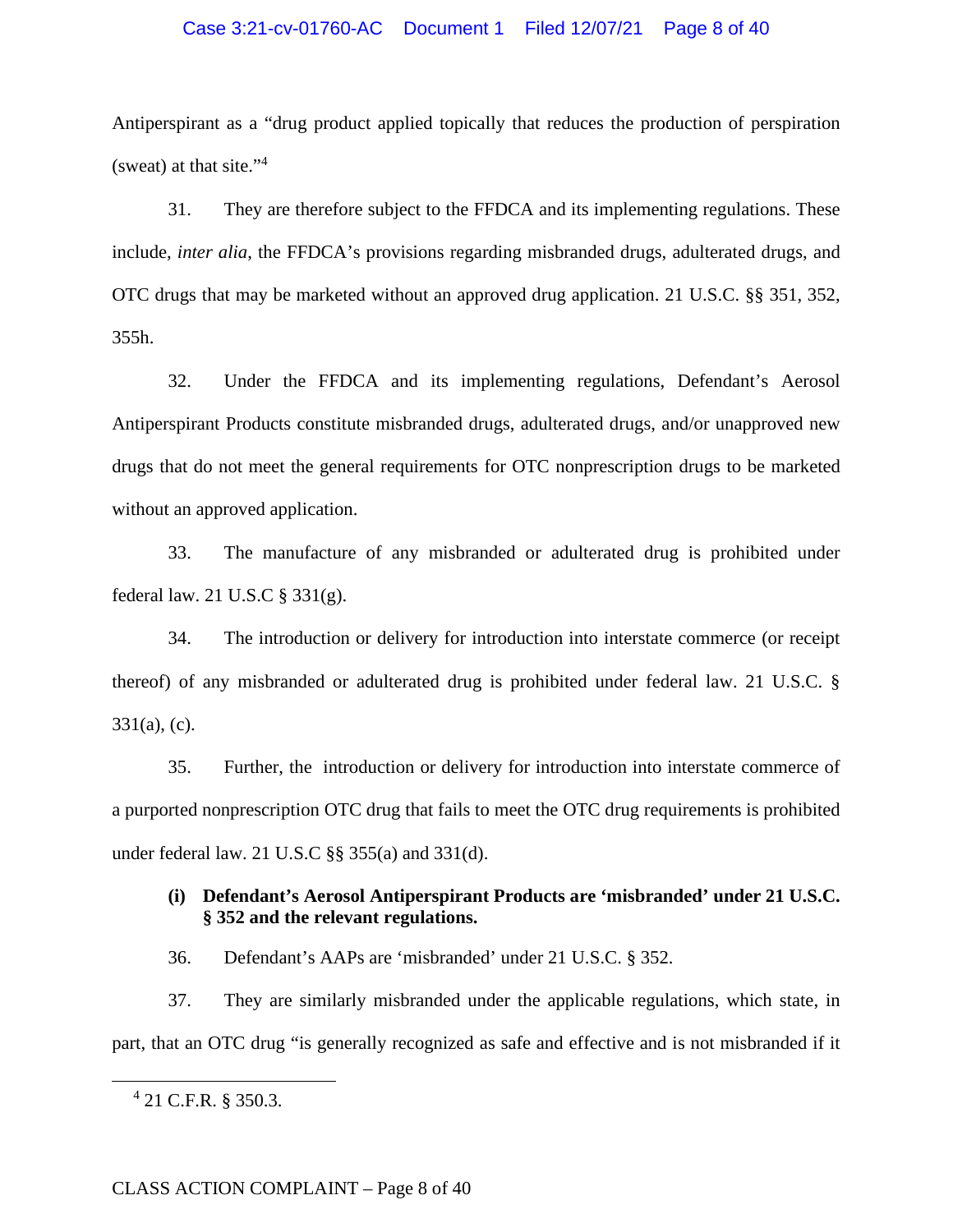## Case 3:21-cv-01760-AC Document 1 Filed 12/07/21 Page 9 of 40

meets each of the conditions contained in [21 C.F.R. §§ 330.1 – 330.15] and each of the conditions contained in any applicable monograph." 21 C.F.R. § 330.1. The regulations also incorporate the statutory language, providing that a drug is misbranded where it is not "labeled in compliance with chapter V of the Federal Food, Drug, and Cosmetic Act[.]" 21 C.F.R. §  $330.1(c)(1)$ .

38. The 'applicable monograph', *Antiperspirant Drug Products for Over–the– Counter Human Use*, 21 C.F.R. §§ 350.1 – 350.60 deals almost exclusively with active ingredients and labeling / testing with respect to efficacy. Benzene is not an active ingredient approved by FDA in antiperspirant products, 21 C.F.R. § 350.10, and upon information and reasonable belief, does not serve that role in the AAPs.

39. Here, the AAPs fail to comply with one or more of the following FFDCA provisions (and related regulations), rendering the AAPs 'misbranded': 21 U.S.C. § 352(a)(1), 21 U.S.C. § 352(e)(1)(A)(iii), and/or 21 U.S.C. § 352(j). These violations are pled in the alternative, as the exact source and manner in which the benzene is present is not available to the public or Plaintiff at this time.

40. 21 U.S.C. §  $352(a)(1)$  provides that a drug shall be deemed to be misbranded under the FFDCA if, *inter alia*, if "its labeling is false or misleading in any particular."

41. Further, "[i]f an article is alleged to be misbranded because the labeling…is misleading, then in determining whether the labeling…is misleading there shall be taken into account (among other things) not only representations made or suggested by statement [or] word,…but also the extent to which the labeling…fails to reveal facts material in the light of such representations or material with respect to consequences which may result from the use of the article…under such conditions of use as are customary or usual." 21 U.S.C.  $\S 321(n)$ .

## CLASS ACTION COMPLAINT – Page 9 of 40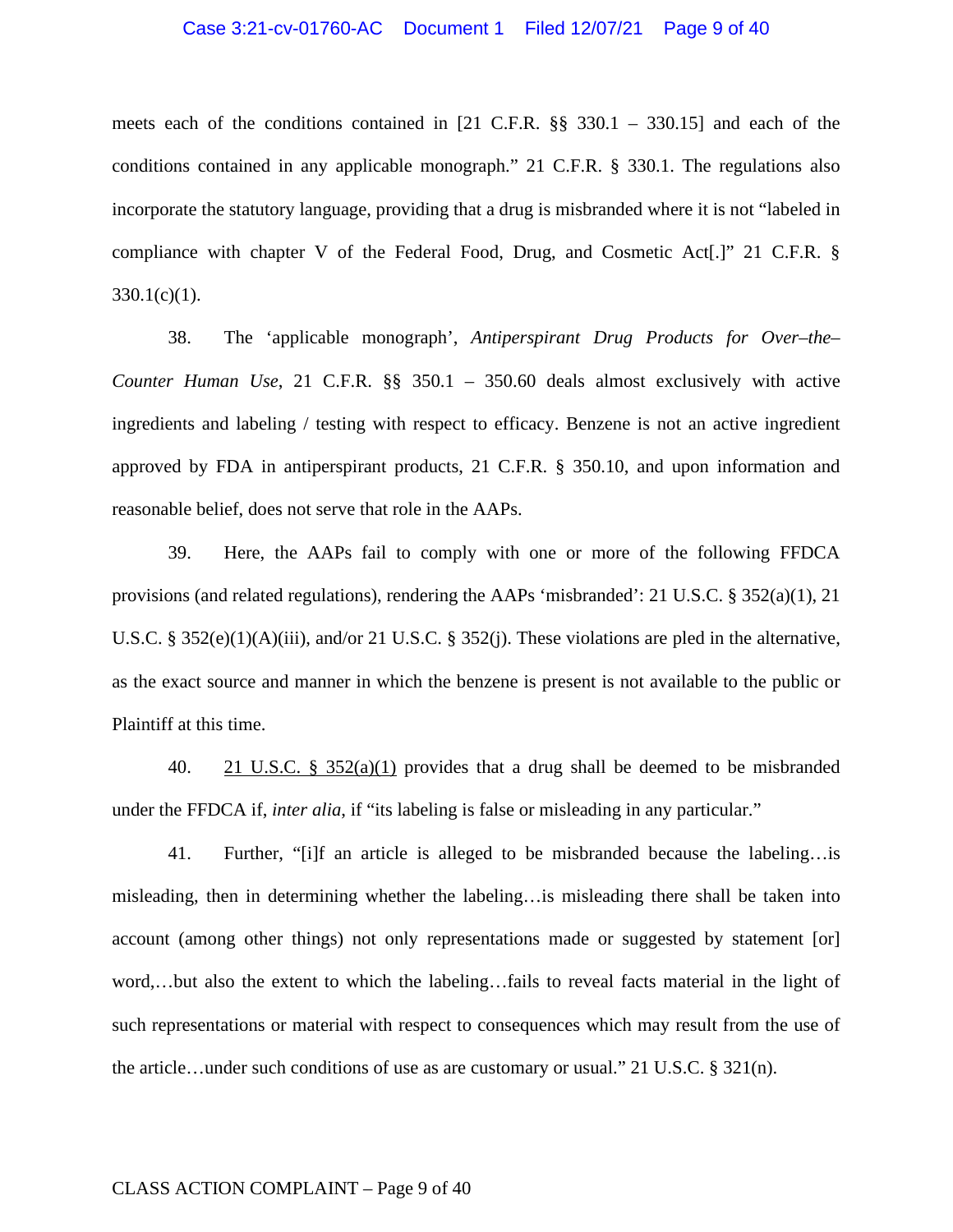## Case 3:21-cv-01760-AC Document 1 Filed 12/07/21 Page 10 of 40

42. The AAP labeling (in the ingredients list or otherwise) fails to reveal that the AAPs contain or may contain benzene. This absence of this disclosure conveys that it is not possible that benzene may be in the product bottle, which independent third-party testing has proved demonstrably false.

43. The omission that AAPs contain or may contain a dangerous carcinogen is a material fact for any consumer item, and especially so for a daily product applied directly to the skin, where the presence of the carcinogen serves no benefit, therapeutic or otherwise.

44. Indeed, on Defendant's website, Defendant notes the benzene is one "of *the most common materials we get asked about* that we do not use as ingredients[.]" P&G Website, *supra*  n. 1 (emphasis added). Defendant is well aware of the 'materiality' of the presence of benzene.

45. As described *supra*, benzene is a harmful carcinogen that is unsafe at any level. Further, as provided in FDA guidance documents, benzene in antiperspirants present "unacceptable toxicity." *See infra* ¶ 64.

46. Exposure of potential exposure to benzene is even more material given that other products which offer antiperspirant protection are benzene-free.

47. Accordingly, the AAPs fail to comply with 21 U.S.C. § 352(a)(1), rendering the AAPs 'misbranded.'

48. 21 U.S.C. § 352(e)(1)(A)(iii) provides that a drug is also misbranded under the FFDCA "[i]f it is a drug, unless its label bears[, *inter alia*,] the established name of each inactive ingredient listed in alphabetical order on the outside container of the retail package." The regulations incorporate the same, mandating disclosure of "[t]he ingredient information required by [21 USC § 352(e)]" of the FFDCA. 21 C.F.R. § 201.10(a). The FFDCA also requires a label

## CLASS ACTION COMPLAINT – Page 10 of 40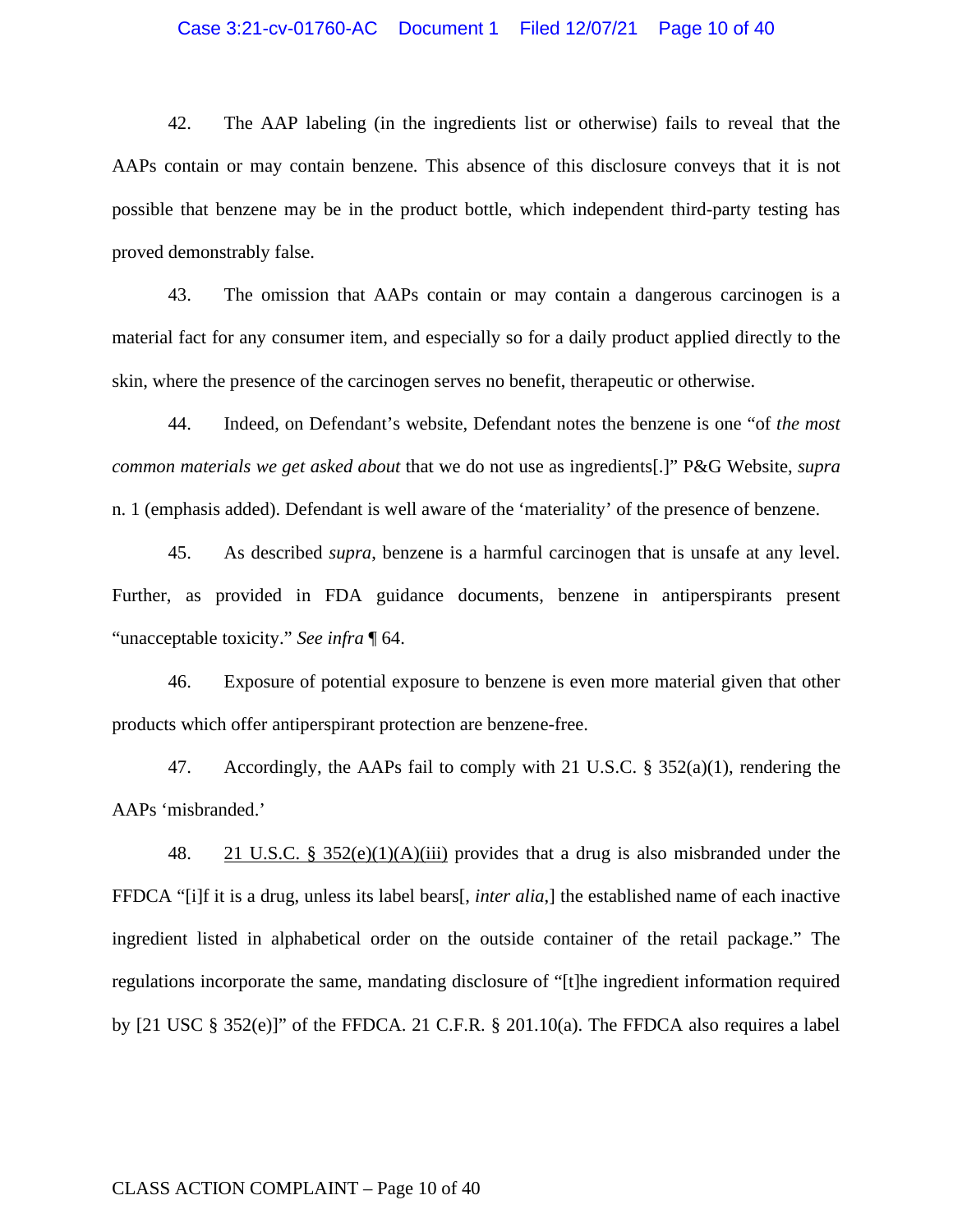#### Case 3:21-cv-01760-AC Document 1 Filed 12/07/21 Page 11 of 40

to list, *inter alia*, "the established name and quantity of…each active ingredient.t" 21 U.S.C. §  $352(e)(1)(A)(ii)$ .

49. The regulations similarly provide, as part of the label's content requirements, that the label discloses the "'inactive ingredients' followed by a listing of the established name of each inactive ingredient." 21 C.F.R. § 201.66(c)(8).

50. Part 201 (which governs labeling) defines "active ingredient" as "any component that is intended to furnish pharmacological activity or other direct effect in the diagnosis, cure, mitigation, treatment, or prevention of disease, or to affect the structure or any function of the body of humans." 21 C.F.R. § 201.66(b)(2). "Inactive ingredient means any component other than an active ingredient."  $21$  C.F.R.  $\S 201.66(b)(8)$ .

51. While 'component' as it is used in Part 201 is not defined, Part 201 specifies that with respect to a finished product's label ingredient list, "[t]he term ingredient applies to *any substance in the drug*[.]" 21 C.F.R. § 201.10(b) (emphasis added). Thus, OTC drugs as they are delivered to consumers may only contain 'active ingredients' or 'inactive ingredients.'

52. Benzene is a substance found in Defendant's AAPs by independent, third-party testing.

53. Upon information and reasonable belief, benzene is not an 'active ingredient' in Defendant's AAPs as it does not nor could be intended to reduce the production of perspiration at the site where it is applied. Nor is benzene on the FDA's list of approved active ingredients for antiperspirant products.

54. Benzene is therefore an inactive ingredient, yet Defendant unlawfully omitted it as such on the Aerosol Antiperspirant Product labels. Defendant should have included benzene in the 'inactive ingredients' panel.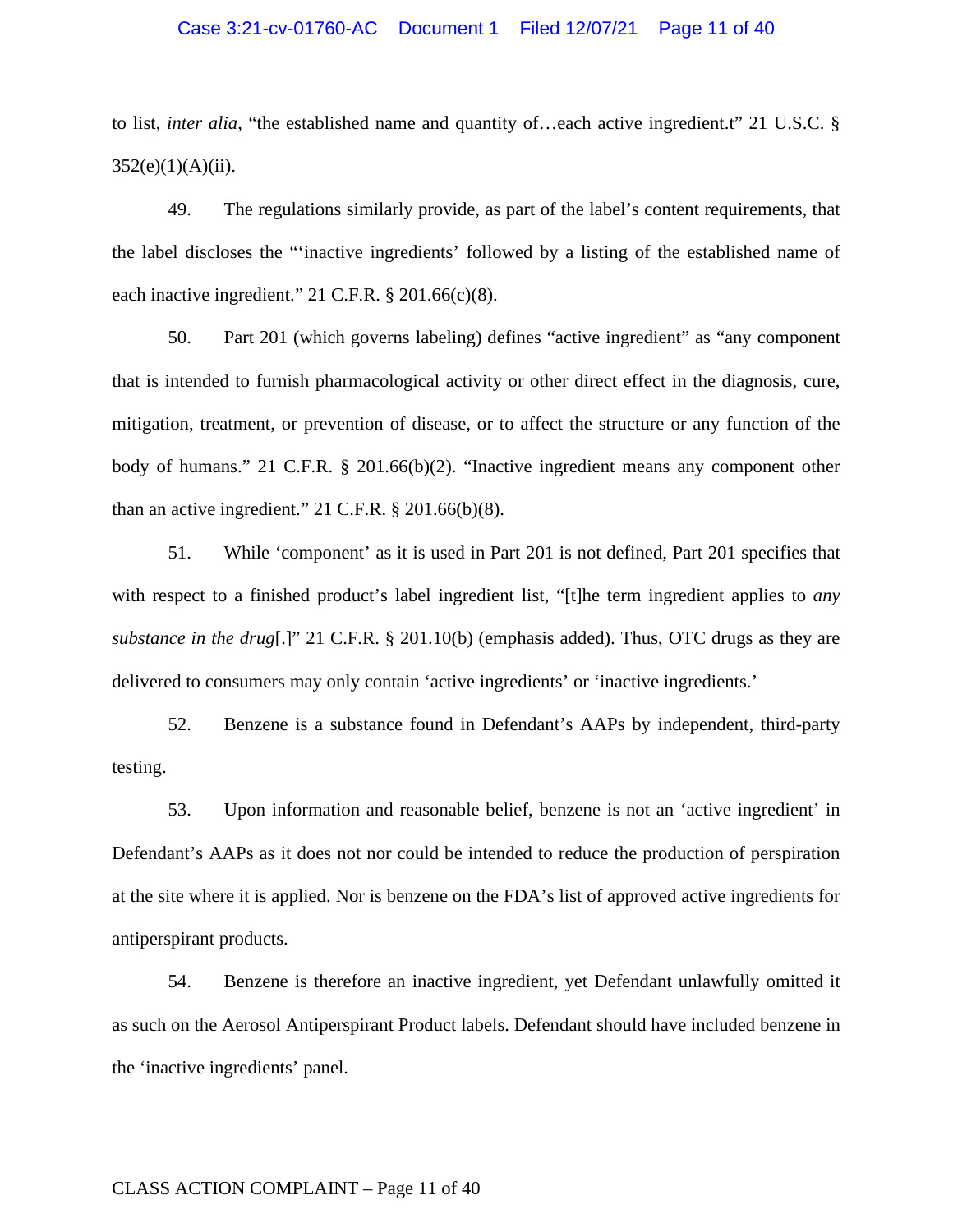## Case 3:21-cv-01760-AC Document 1 Filed 12/07/21 Page 12 of 40

55. Further, it does not matter if benzene were present in some, but not all, of the bottles in the particular product line. A substance that is present in some, but not all, bottles of a drug product should still be listed as an 'inactive ingredient.'

56. In its OTC Labeling Guidance, when discussing 21 C.F.R. § 201.66(c)(8)'s 'inactive ingredient' requirement, FDA advises that when an inactive ingredient is present in some but not all product bottles, the manufacturer may either provide different labels or place a "may contain this ingredient" asterisk next to inactive ingredients that may or may not be present.<sup>5</sup>

57. Indeed, in the exemplar bottle pictured *supra*, ¶ 18, the 'inactive ingredients' panel lists "butane" and "isobutane" with asterisks denoting that the product "may contain this ingredient."

58. Thus, had Defendant followed FDA's guidance, and its own practice with respect to other inactive ingredients, it would have at least included benzene in the inactive ingredients list with a 'may contain this ingredient' asterisk. Since (upon information and belief), Defendant chose to use uniform ingredient labeling for each product line, it was required to make this disclosure, which it failed to do.

59. Accordingly, the AAPs fail to comply with 21 U.S.C. § 352(e)(1)(A)(iii), rendering the AAPs 'misbranded.'

60. Additionally (or alternatively if benzene were not required to be listed as an inactive ingredient), 21 U.S.C. § 352(j) provides that a drug is also misbranded under the FFDCA if "it is dangerous to health when used in the dosage or manner, or with the frequency or duration prescribed, recommended, or suggested in the labeling thereof."

<sup>5</sup> FDA, *Guidance for Industry: Labeling OTC Human Drug Products* (May 2009) at 9, 12-13, avail. at https://www.fda.gov/media/76481/download.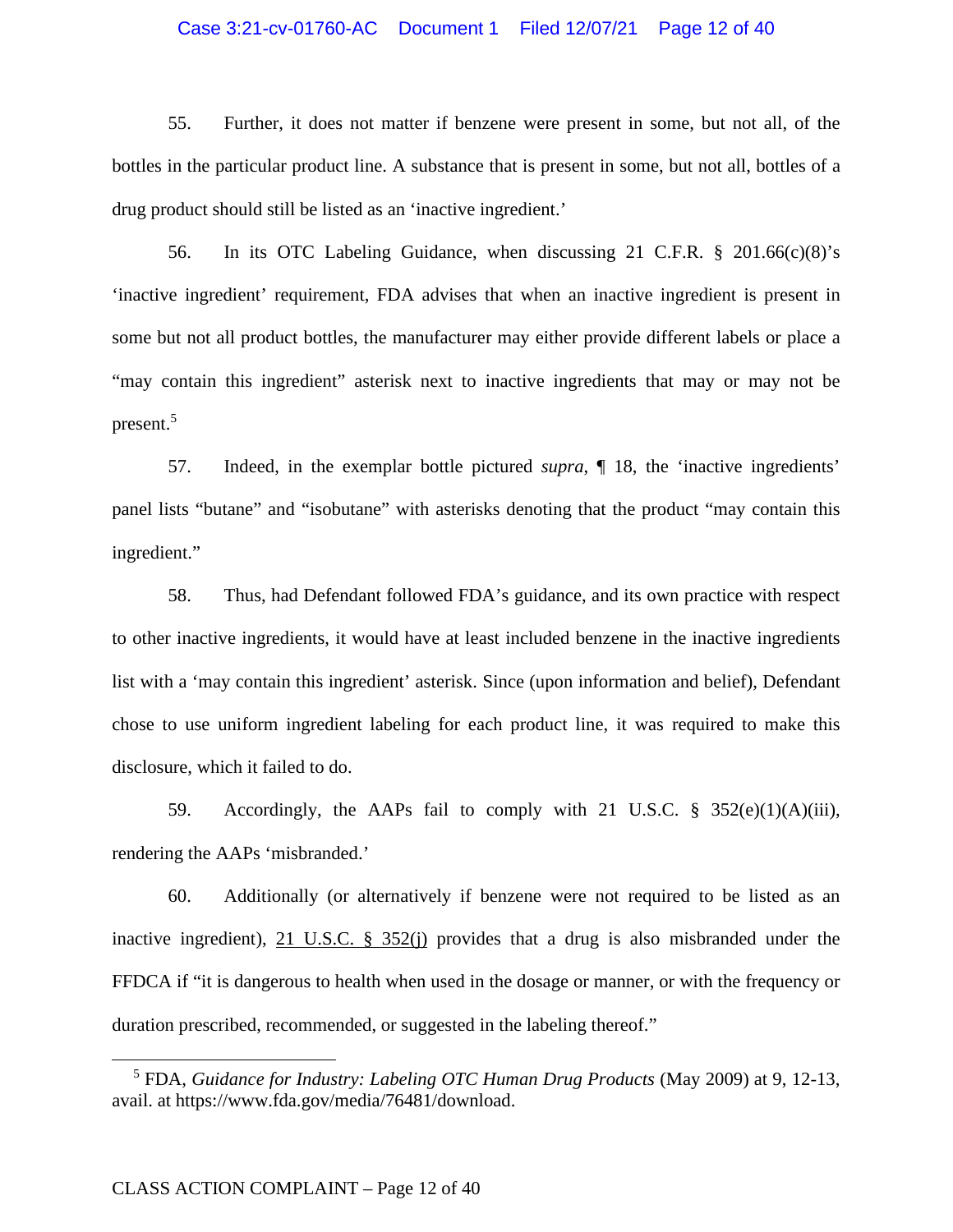## Case 3:21-cv-01760-AC Document 1 Filed 12/07/21 Page 13 of 40

61. Antiperspirant products such as Defendant's Aerosol Antiperspirant Products are marketed and understood by consumers to be 'daily-use' products.

62. Consumers understand antiperspirant products to be daily (if not more than oncedaily) products.

63. Given the frequency of that the AAPs are to be applied, and given that carcinogen and benzene-free antiperspirants exist offering the same therapeutic benefit, utilizing an antiperspirant containing benzene creates a completely avoidable and unreasonable risk, and is dangerous to one's health.

64. This is consistent with FDA's approach to the use of benzene in drug manufacturing (including benzene). Recognizing benzene's industrial use as a solvent, FDA has advised drug manufacturers to avoid using benzene, which it classifies as a "known human carcinogen" and "Class 1 solvent…to be avoided[.]" In its non-binding guidance as to residual solvents (solvents than remain as impurities in finished drug products), FDA explains:

## **IV. LIMITS OF RESIDUAL SOLVENTS**

#### **A. Solvents to Be Avoided**

Solvents in Class 1 (Table 1; see companion document) should not be employed in the manufacture of drug substances, excipients, and drug products because of their unacceptable toxicity or their deleterious environmental effect. However, if their use is unavoidable in order to produce a drug product with a significant therapeutic advance, then their levels should be restricted as shown in Table 1, unless otherwise justified.

FDA, *Guidance for Industry: Q3C Impurities: Residual Solvents* (Dec. 1997), avail. at

https://www.fda.gov/media/71736/download, at 6 (emphasis in original).

65. Insofar as the benzene in Defendant's AAPs was intentionally utilized or was a

residual solvent impurity, since its use was not unavoidable in order to produce an antiperspirant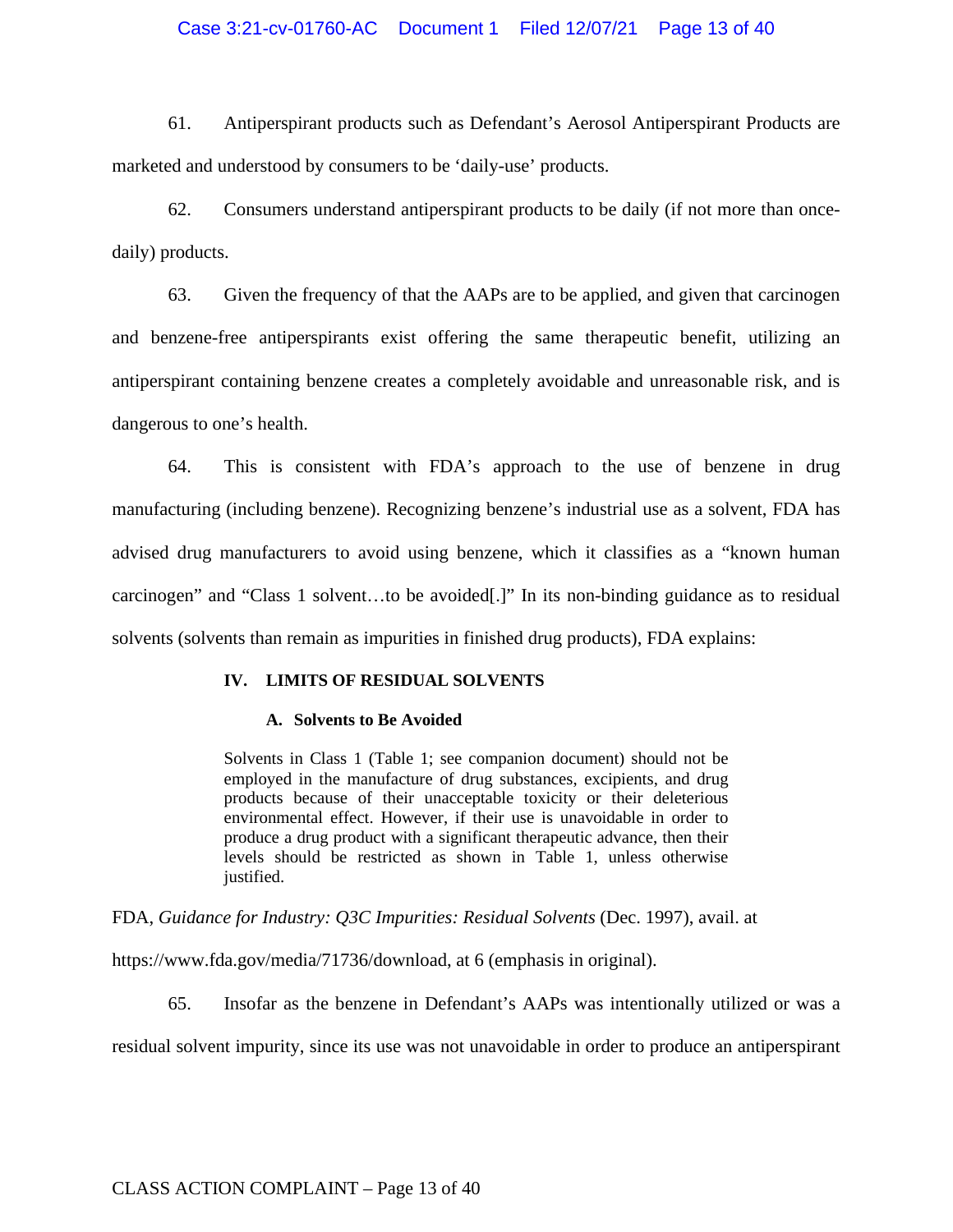## Case 3:21-cv-01760-AC Document 1 Filed 12/07/21 Page 14 of 40

with a significant therapeutic advance, its presence at any level presents an unacceptable toxicity, i.e., dangerous to health.

66. Accordingly, the AAPs fail to comply with 21 U.S.C. § 352(j), rendering the AAPs 'misbranded.'

## **(ii) Defendant's Aerosol Antiperspirant Products are 'adulterated' under 21 U.S.C. § 352 and the relevant regulations.**

67. In addition to (or in the alternative) to being 'misbranded' under 21 U.S.C. § 352, Defendant's AAPs are 'adulterated' under 21 U.S.C. § 351 and related regulations.

68. Here, the AAPs fail to comply with one or more of the following FFDCA provisions (and related regulations), rendering the AAPs 'adulterated': 21 U.S.C. § 351(a)(1), 21 U.S.C. §§ 351(a)(2)(A) (or § 351(a)(3)), 21 U.S.C. § 351(a)(3), and/or 21 U.S.C. § 351(a)(2)(B). These violations are pled in the alternative, as the exact source and manner in which the benzene is present is not available to the public or Plaintiff at this time.

69. 21 U.S.C. § 351(a)(1) provides that a drug shall deemed to be adulterated under the FFDCA if, *inter alia*, "it consists in whole or in part of any filthy, putrid, or decomposed substance[.]"

70. Defendant's AAPs consist in part of benzene, an inherently volatile and unstable compound subject to rapid decomposition. Accordingly, regardless of the source of benzene in the AAPs, its presence renders the AAPs as consisting in part of a filthy, putrid, or decomposed substance.

71. Further, insofar as the benzene exists in the AAPs as an impurity or contaminant, regardless of whether benzene is inherently 'filthy, putrid, and/or decomposed,' it is rendered a 'filthy, putrid, and/or decomposed' substance by virtue of its nature as an impurity and/or contaminant.

## CLASS ACTION COMPLAINT – Page 14 of 40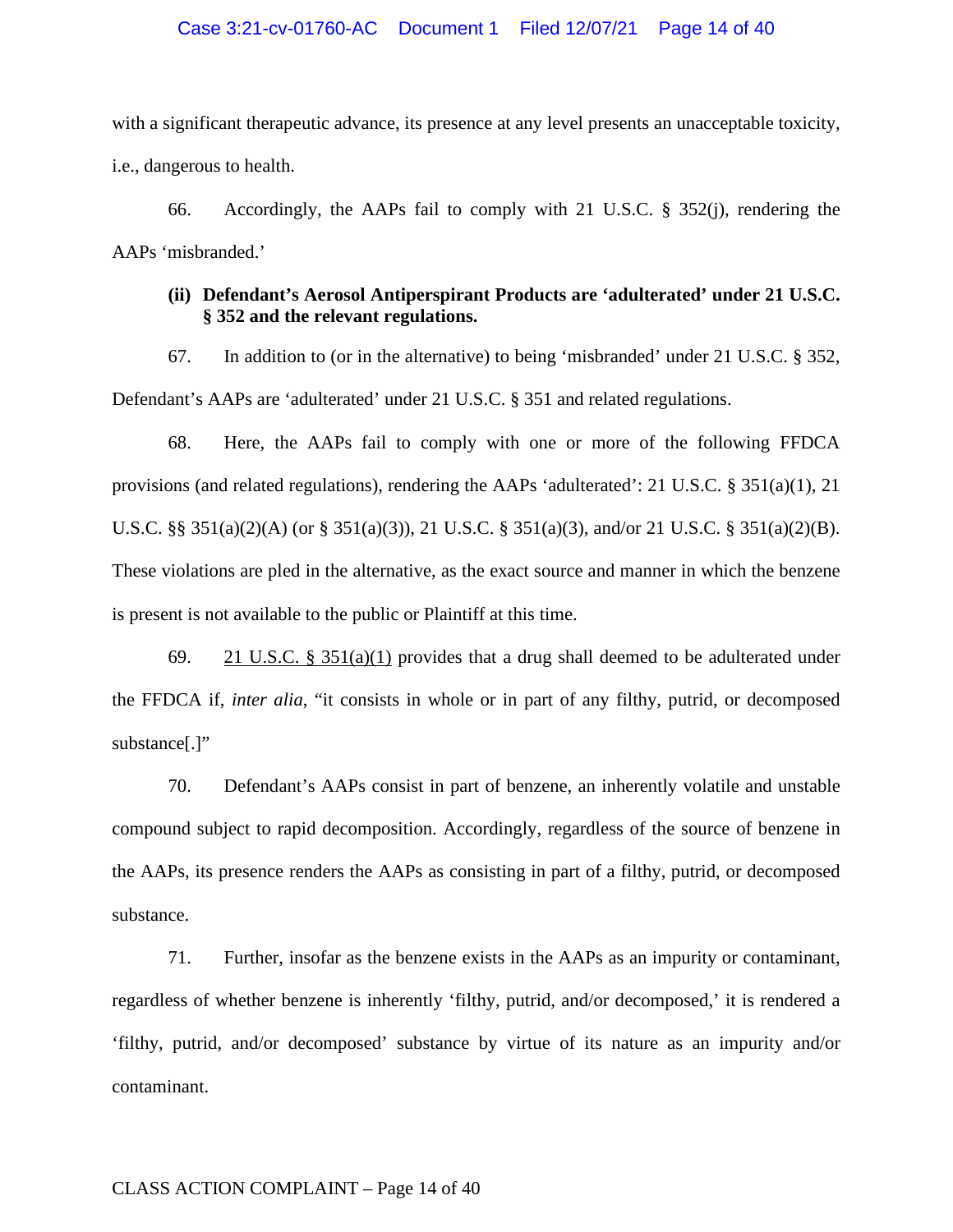## Case 3:21-cv-01760-AC Document 1 Filed 12/07/21 Page 15 of 40

72. Accordingly, the AAPs fail to comply with 21 U.S.C. § 351(a)(1), rendering the AAPs 'adulterated.'

73. 21 U.S.C. § 351(a)(2)(A) provides that a drug is also adulterated under the FFDCA "if it has been prepared, packed, or held under insanitary conditions…whereby it may have been rendered injurious to health[.]" Similarly, 21 U.S.C. § 351(a)(3) provides that a drug is also adulterated "if its container is composed, in whole or in part, of any poisonous or deleterious substance which may render the contents injurious to health[.]"

74. If it is the case that the benzene in the AAPs was not added intentionally to the antiperspirant formulation, it follows that the benzene most likely exists due to either failures to adequately remove benzene impurities, or from contamination during the preparation, packaging, or holding of the AAPs.

75. If benzene is present because it is an impurity (left over after its use as a solvent during the manufacturing process), the mere decision to utilize benzene—as opposed to other equally effective, less harmful (and non-carcinogenic) chemicals—amounts to preparing the AAPs in a way whereby it *may* be rendered injurious to health.

76. As noted *supra* (¶ 64), this is essentially the position taken by FDA in its guidance documents: that benzene 'should not be employed in the manufacture of' the AAPs 'because of [the chemical's] unacceptable toxicity.'

77. In the alternative, even if the decision of Defendant or one of its agents to utilize benzene as a solvent does not amount to preparing the AAPs in a way potentially rendering in injurious to health, the failure to utilize adequate procedures to remove impurities during the manufacturing process amounts to precisely that.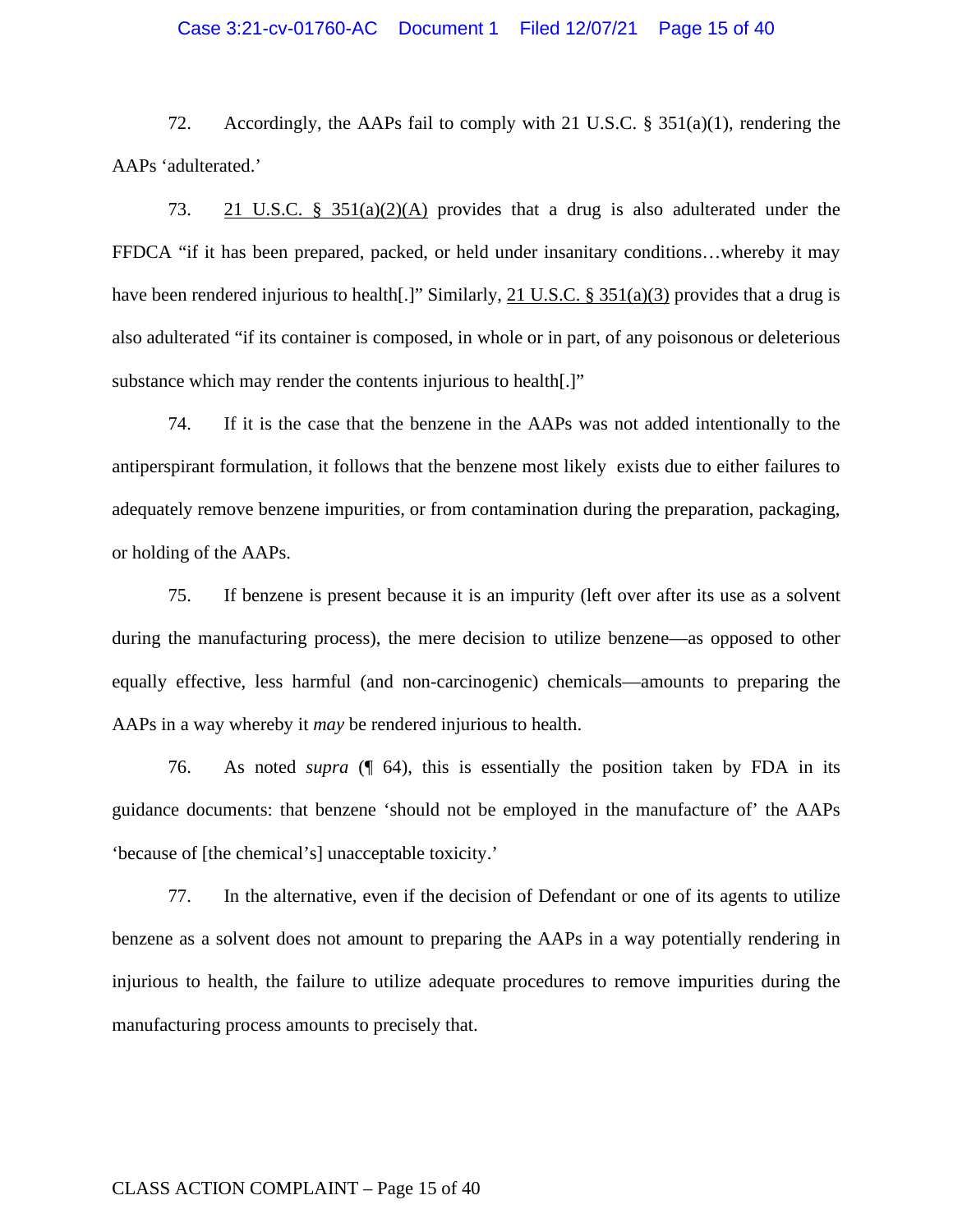## Case 3:21-cv-01760-AC Document 1 Filed 12/07/21 Page 16 of 40

78. Alternatively (or in addition to), if benzene is the result of contamination—its presence is an accident—this evidences that the AAPs were either manufactured, packaged, or stored under conditions where it, at the very least, *may have been* rendered injurious to health (or utilized containers or cannisters similarly creating that risk). This renders the AAPs adulterated, regardless of whether those conditions resulted in benzene contamination in every single product bottle.

79. Accordingly, the AAPs fail to comply with 21 U.S.C. § 351(a)(2)(A) (and/or § 351(a)(3)), rendering the AAPs 'adulterated.'

80. 21 U.S.C. § 351(a)(2)(B) provides that a drug is also adulterated under the FFDCA if "the methods used in, or the facilities or controls used for, its manufacture, processing, packing, or holding do not conform to or are not operated or administered in conformity with current good manufacturing practice to assure that such drug…has the identity and strength, and meets the quality and purity characteristics, which it purports or is represented to possess[.]"

81. The general regulations governing OTC drugs clarify that OTC drugs must be "manufactured in compliance with current good manufacturing practices, as established by [21 C.F.R.] parts 210 and 211." 21 C.F.R. § 330.1(a); *see also* 21 C.F.R. § 330.1(f) ("[t]he product container and container components meet the requirements of [21 C.F.R.] § 211.94"). "The failure to comply with any regulation set forth in [Parts 210 and 211] in the manufacture, processing, packing, or holding of a drug shall render such drug to be adulterated under [21 U.S.C. § 351(a)(2)(B)]." 21 C.F.R. § 210.1(b).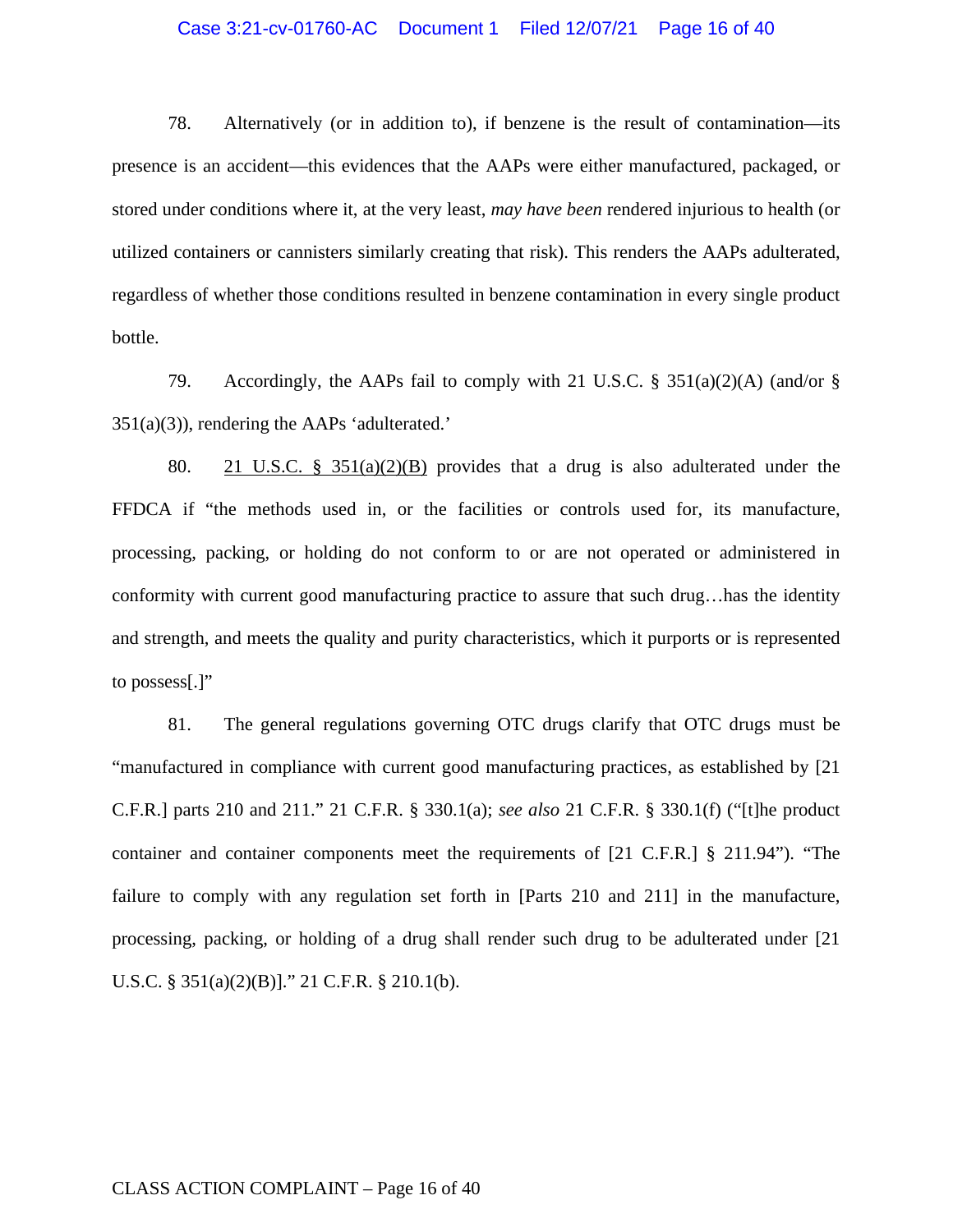## Case 3:21-cv-01760-AC Document 1 Filed 12/07/21 Page 17 of 40

82. Insofar as benzene—a harmful carcinogen—made its way into the AAPs by accident, it follows that it was due to an aberration from the desired manufacturing process by either Defendant or its agents.

83. Accordingly, the AAPs fail to comply with 21 U.S.C. § 351(a)(2)(B), rendering the AAPs 'adulterated.'

# **(iii) Defendant's Aerosol Antiperspirant Products do not meet the general requirements for nonprescription drugs to be marketed without an approved application.**

84. In addition to (or in the alternative) to being 'misbranded' and/or 'adulterated' under 21 U.S.C. §§ 351-352, Defendant's Aerosol Antiperspirant Products are unapproved new drugs marketed in violation of 21 U.S.C. §§ 331 and 355.

85. 21 U.S.C. § 355h sets forth the requirements for marketing nonprescription OTC drugs without an approved new drug application, and OTC drugs failing to meet those requirements are rendered unapproved new drugs marketed in violation of 21 U.S.C §§ 355(a) and 331(d).

86. In other words, for manufacturers to avail themselves of the privilege of bringing new OTC drugs to market *without* applying for FDA approval, certain conditions must be met. If a manufacturer is unable to meet those conditions, then it must follow the FDA's more burdensome procedure of submitting an application for FDA approval. If a manufacturer who does not meet the conditions nevertheless brings its drug to market, it is rendered an illegal unapproved new drug.

87. Among those requirements are that the OTC drug is "in conformity with the requirements for nonprescription use of [any applicable] final monograph [and] the general requirements for nonprescription drugs" provided at 21 C.F.R. § 330.1. 21 C.F.R. §  $355h(a)(1)(A)(i)$ .

## CLASS ACTION COMPLAINT – Page 17 of 40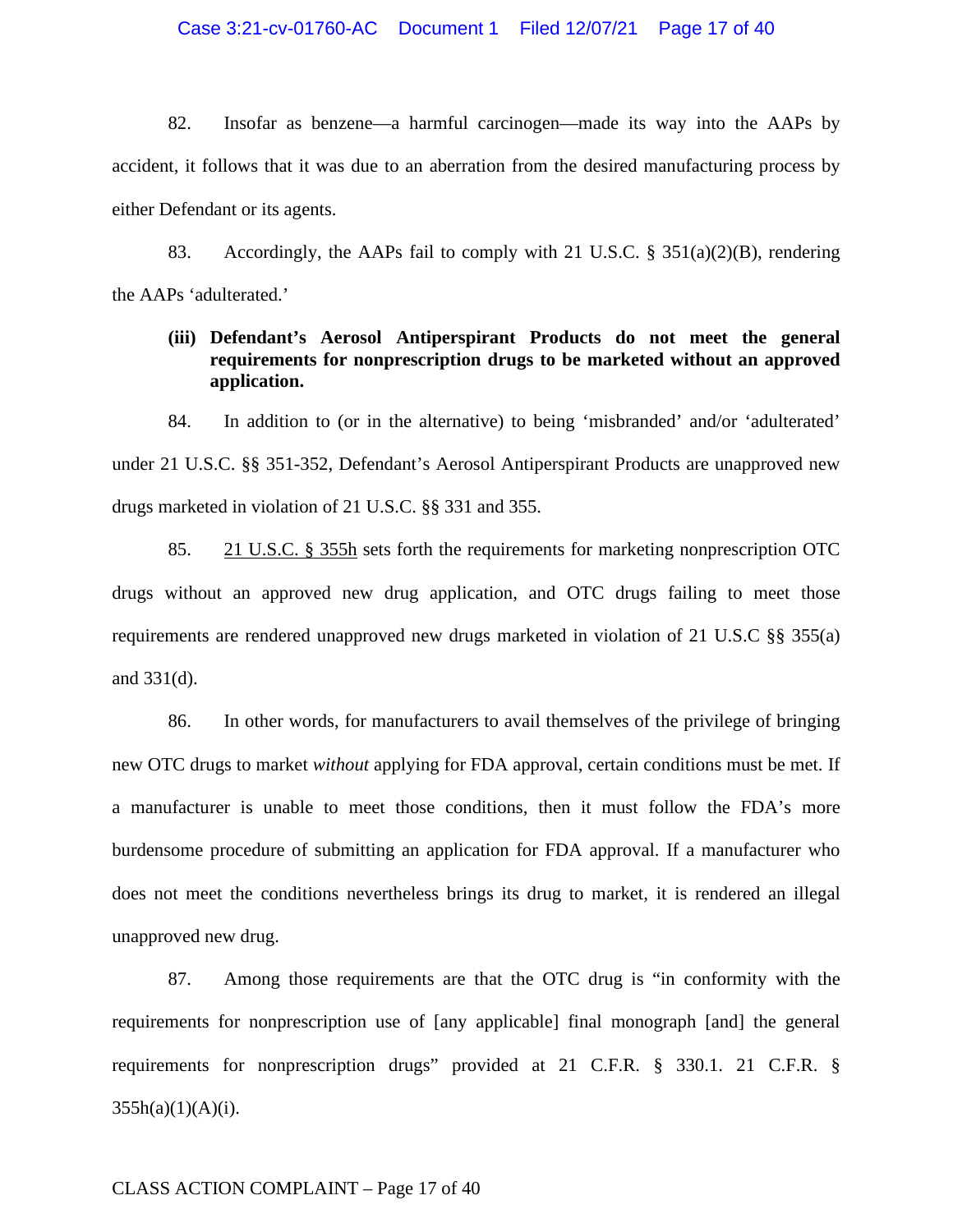## Case 3:21-cv-01760-AC Document 1 Filed 12/07/21 Page 18 of 40

88. As explained above, one or more of the portions of 21 C.F.R. § 330.1 dealing with misbranding and adulteration were violated by Defendant. *See supra* ¶¶ 36-83 (discussing 21 C.F.R.  $\S$ § 330.1(a), (c)(1), (f)).

89. Further, 21 C.F.R. § 330.1 provides another requirement for OTC drugs implicated here, that "[t]he product contains only suitable inactive ingredients which are safe in the amounts administered[.]" 21 C.F.R. § 330.1(e). A suitable inactive ingredient generally provides a benefit in terms of the drug formulation (such as a delayed-release mechanism in a prescription drug).

90. As discussed herein, the benzene was a substance in the drug and not an active ingredient, and is therefore an inactive ingredient in the AAPs, mandating its inclusion on the ingredients panel (with a 'may contain this ingredient' qualifier at best).

91. Benzene is not a 'suitable' inactive ingredient. Upon information and belief, the benzene serves no beneficial purpose in the drug.

92. Nor is benzene a 'safe' inactive ingredient given its carcinogenic properties and its status as a Class I solvent that should not be used where, as here, a non-carcinogenic substitute was available.

93. Therefore, Defendant's AAPs are unapproved new drugs marketed in violation of 21 U.S.C §§ 355(a) and 331(d).

## **C. Plaintiff's Purchase of Defendant's Aerosol Antiperspirant Products**

94. On numerous occasions over the last several years, Plaintiff purchased Defendant's AAPs from various retailers in Oregon including Multnomah County.

95. Plaintiff's most recent purchase was Defendant's Old Spice Pure Sport Aerosol Antiperspirant, and occurred in early-mid 2021 from a retailer in Portland, Oregon.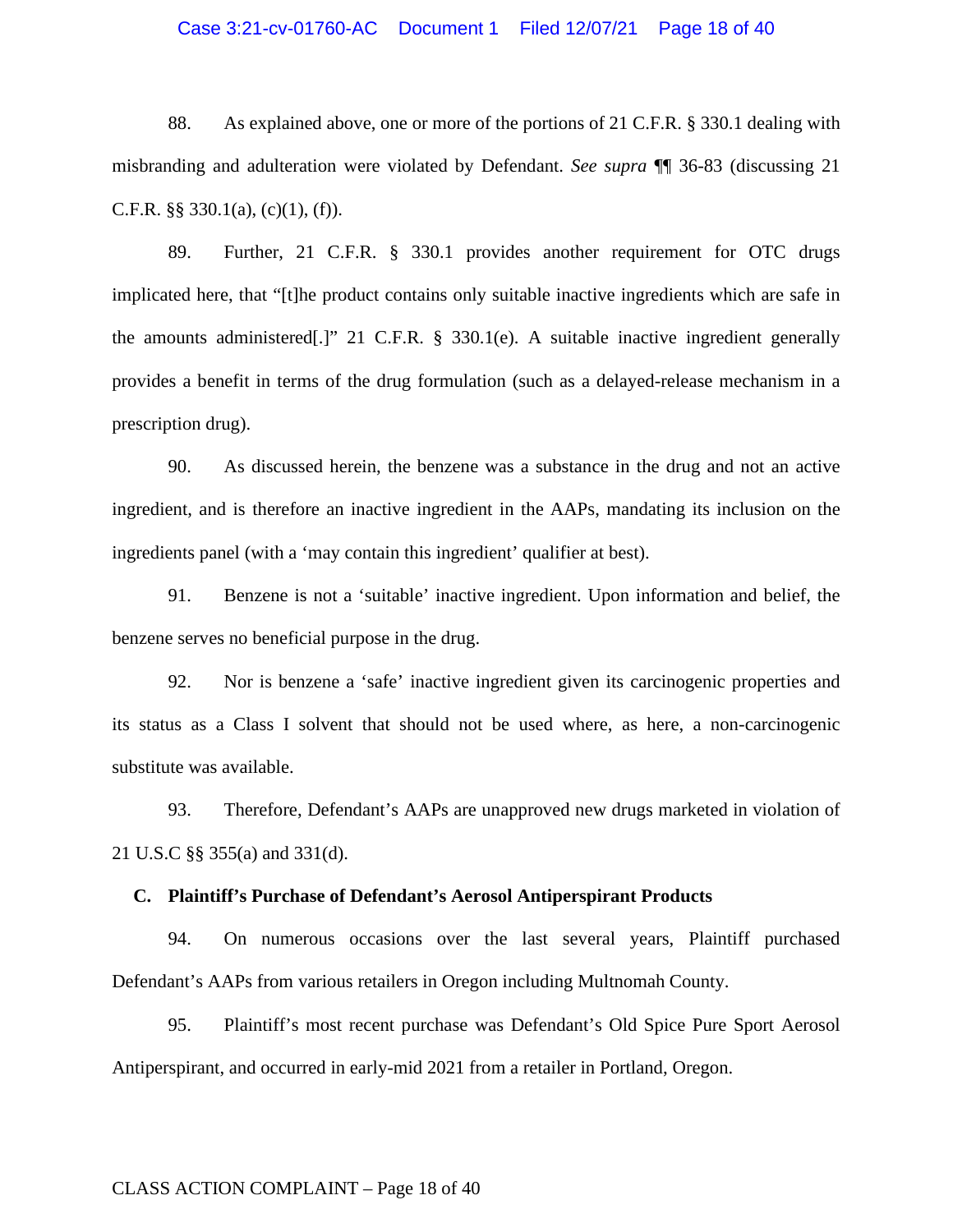## Case 3:21-cv-01760-AC Document 1 Filed 12/07/21 Page 19 of 40

96. As alleged herein, Plaintiff has standing to pursue this claim as Plaintiff has suffered injury in fact in the form of an ascertainable loss of money as a result of Defendant's actions as set forth herein.

97. At the time of his purchases, there was no disclosure in Defendant's marketing and/or on the AAP labels (in the ingredients list or otherwise) that the AAPs contained benzene (or, at the very least, that the AAPs 'may contain' benzene), though this was in fact the case.

98. Like other Class Members, what Plaintiff received is inherently worth less than the AAPs as they were presented to Plaintiff. An antiperspirant product containing benzene, or one that may contain benzene, is inherently worth less than an antiperspirant product that does not contain benzene. Reasonable consumers including Plaintiff would not expose themselves to benzene, especially with respect to a once-daily antiperspirant product applied directly to the skin where therapeutically equivalent products that do not contain benzene are readily available.

99. Like other Class Members, Plaintiff, in the exercise of reasonable care, could not reasonably have discovered Defendant's unlawful conduct in violation of UTPA until November 2021 *at the earliest*, when Valisure released the results of its testing.

100. Plaintiff wants to purchase the AAPs in the future, but only if the Defendant remedies its unlawful conduct and provides AAPs that do not contain benzene and commits to lawfully disclosing the presence or potential presence of benzene when applicable.

#### **CLASS ACTION ALLEGATIONS**

101. Plaintiff brings this class action pursuant to Rule 23(a), (b)(2) and (b)(3) of the Federal Rules of Civil Procedure and seeks certification of the following class:

> **All persons in the State of Oregon who purchased Aerosol Antiperspirant Product for personal use and not for resale.**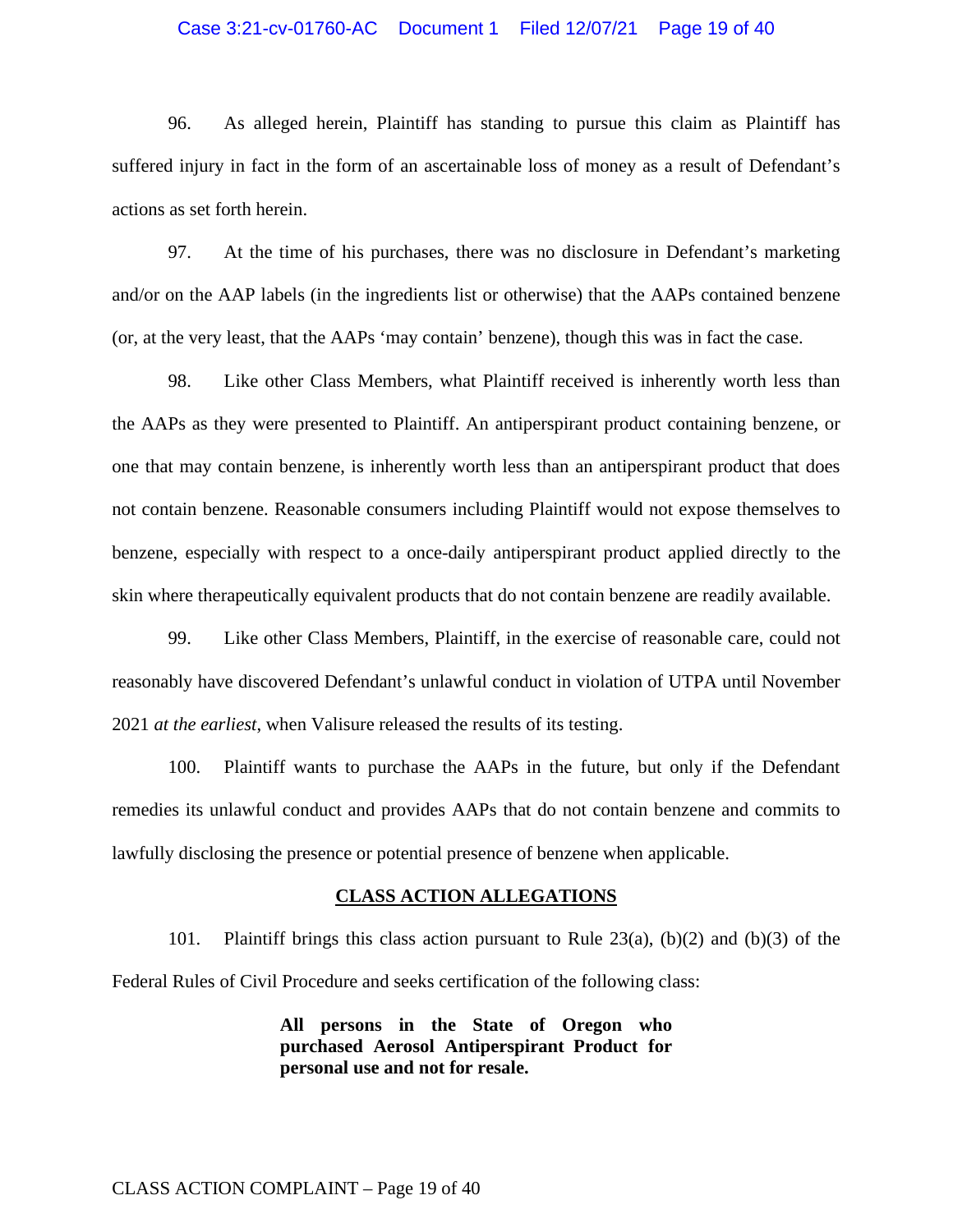## Case 3:21-cv-01760-AC Document 1 Filed 12/07/21 Page 20 of 40

102. Specifically excluded from the proposed Class are individuals who allege personal bodily injury resulting from the use of Defendant's Aerosol Antiperspirant Products. Further excluded is Defendant, its officers, directors, agents, trustees, parents, corporations, trusts, representatives, employees, successors, assigns, or other persons or entities related to or affiliated with Defendant and/or its officers and/or directors, or any of them. Also excluded from the proposed Class are the Court, the Court's immediate family and Court staff.

103. Subject to additional information obtained through further investigation and discovery, the foregoing definition of the Class may be expanded or narrowed by amendment or amended complaint.

#### Federal Rules of Civil Procedure, Rule 23(a) Factors

104. **Numerosity**. Membership in the Class is so numerous that separate joinder of each member is impracticable. The precise number of Class Members is unknown at this time but can be readily determined from Defendant's records. Plaintiff reasonably estimates that there are at least thousands of persons in the Class.

105. **Adequacy of Representation**. Plaintiff will fairly and adequately represent and protect the interests of the members of the Class. Plaintiff has retained counsel highly experienced in complex consumer class action litigation and intends to prosecute this action vigorously. Plaintiff is a member of the Class described herein and does not have interests antagonistic to, or in conflict with, the other members of the Class.

106. **Typicality**. Plaintiff's claims are typical of the claims of the members of the Class. Plaintiff and all members of the Class purchased Defendant's Aerosol Antiperspirant Products complained of herein, and—as a result of Defendant's illegal conduct—have suffered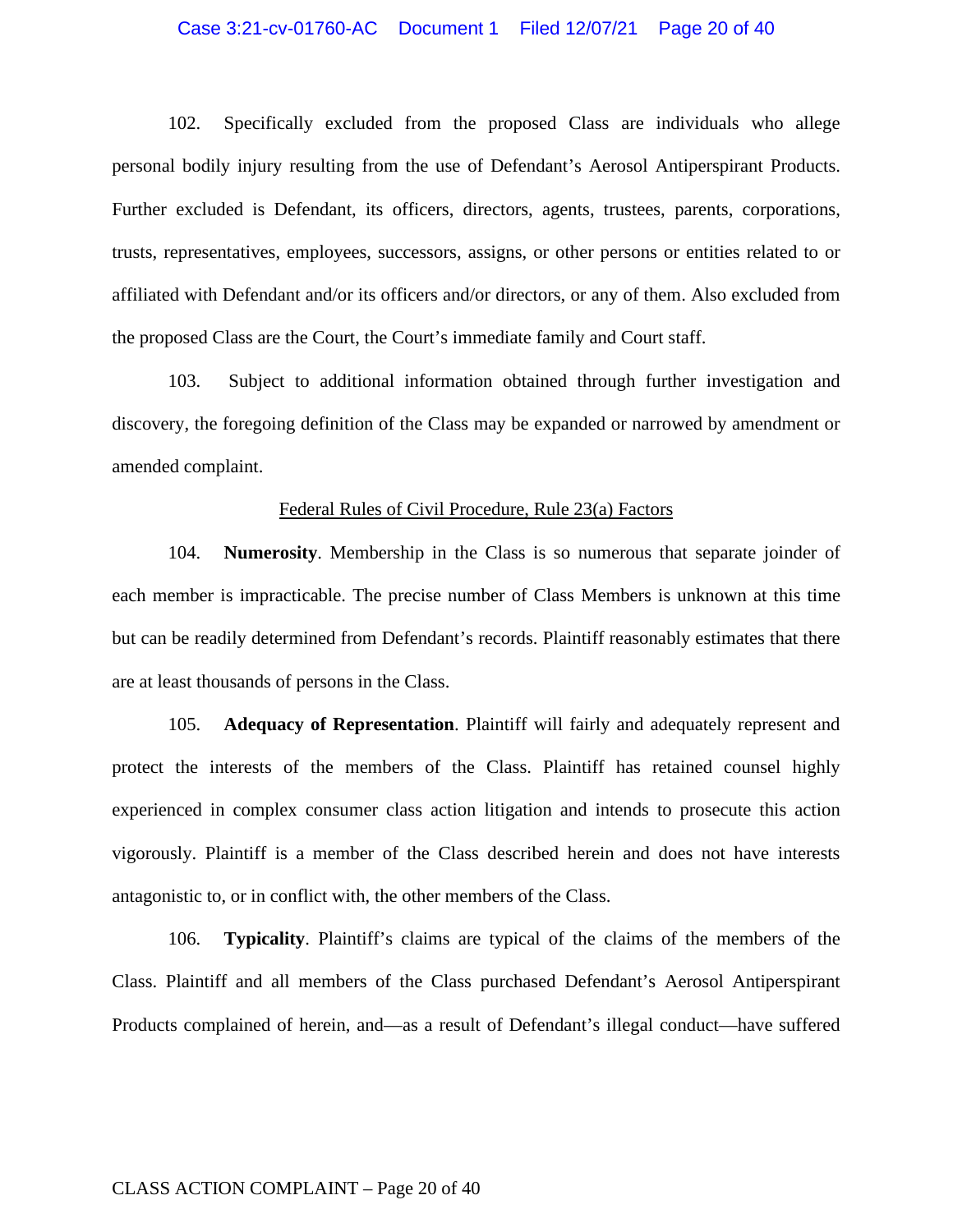### Case 3:21-cv-01760-AC Document 1 Filed 12/07/21 Page 21 of 40

an ascertainable loss of money. Plaintiff is advancing the same claims and legal theories on behalf of himself and all members of the Class.

107. **Existence and Predominance of Common Questions of Law and Fact.** There are numerous and substantial questions of law and fact common to all Class Members sufficient to satisfy Rule 23(a), which control this litigation and predominate over any individual issues for purposes of Rule 23(b)(3). Included within the common questions are:

- a) Whether Defendant's AAPs contained benzene;
- b) Whether the source of benzene in the AAPs was by design, was an impurity, or the result of contamination;
- c) Whether Defendant omitted, in connection with the sale of the AAPs, whether they contained or may have contained benzene;
- d) Whether the Product as represented by the Defendant (without benzene) is inherently worth more than the Product actually received by Class Members;
- e) Whether Defendant violated Or. Rev. Stat. §§ 646.608(1)(b), 646.608(1)(e), and/or  $646.608(1)(g)$ ;
- f) Whether Defendant's violations of UTPA were willful, reckless, and/or knowing;
- g) Whether Plaintiff and the Class are entitled to statutory damages of \$200 under UTPA;
- h) Whether Defendant was unjustly enriched as a result of the conduct complained of herein;
- i) Whether the AAPs were adulterated, misbranded, and/or unapproved new drugs in violation of the FFDCA;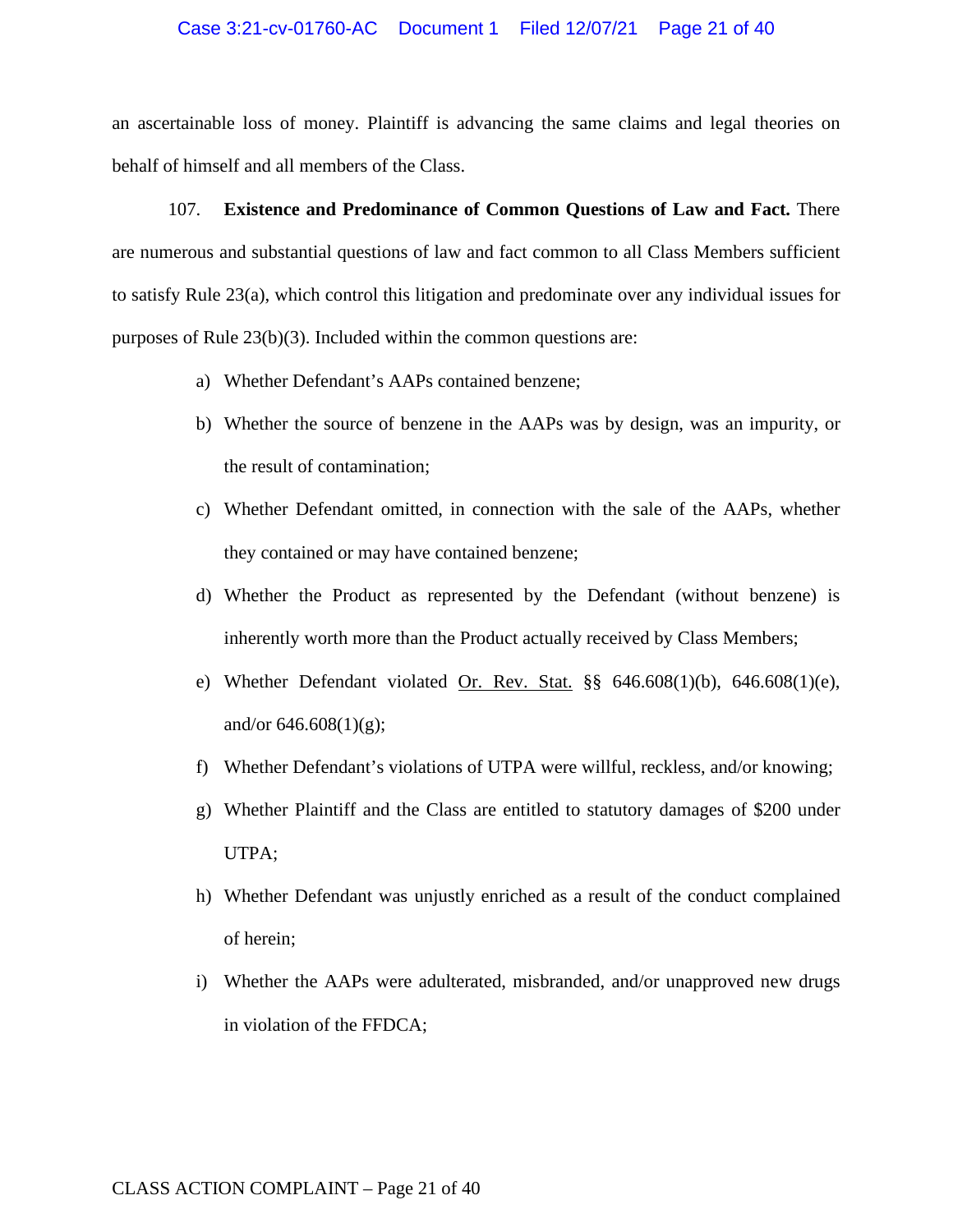- j) Whether Plaintiff and the Class are entitled to attorneys' fees and costs, and in what amount;
- k) Whether an injunction is necessary to prevent Defendant from engaging in the illegal conduct complained of herein and/or provide corrective advertising; and
- l) Whether Plaintiff and the Class are entitled to declaratory and/or other equitable relief.

## Federal Rules of Civil Procedure, Rule 23(b)(3) Factors

108. **Common Issues Predominate**: As set forth in detail hereinabove, common issues of fact and law predominate because Plaintiff's claims are based on Defendant's common course of conduct. Whether Defendant's conduct violates Oregon's Unlawful Trade Practices Act, Or. Rev. Stat. §§ 646.605, *et seq.* is common to all members of the Class and are the predominating issues, and Plaintiff can prove the elements of his claims on a class-wide basis using the same evidence as would be used to prove those elements in individual actions alleging the same claims.

109. **Superiority**. A class action is superior to other available methods for the fair and efficient adjudication of this controversy for at least the following reasons:

- a) Given the size of the claims of individual Class Members, as well as the resources of Defendant, few Class Members, if any, could afford to seek legal redress individually for the wrongs alleged herein;
- b) This action will permit an orderly and expeditious administration of the claims of Class Members, will foster economies of time, effort, and expense ad will ensure uniformity of decisions;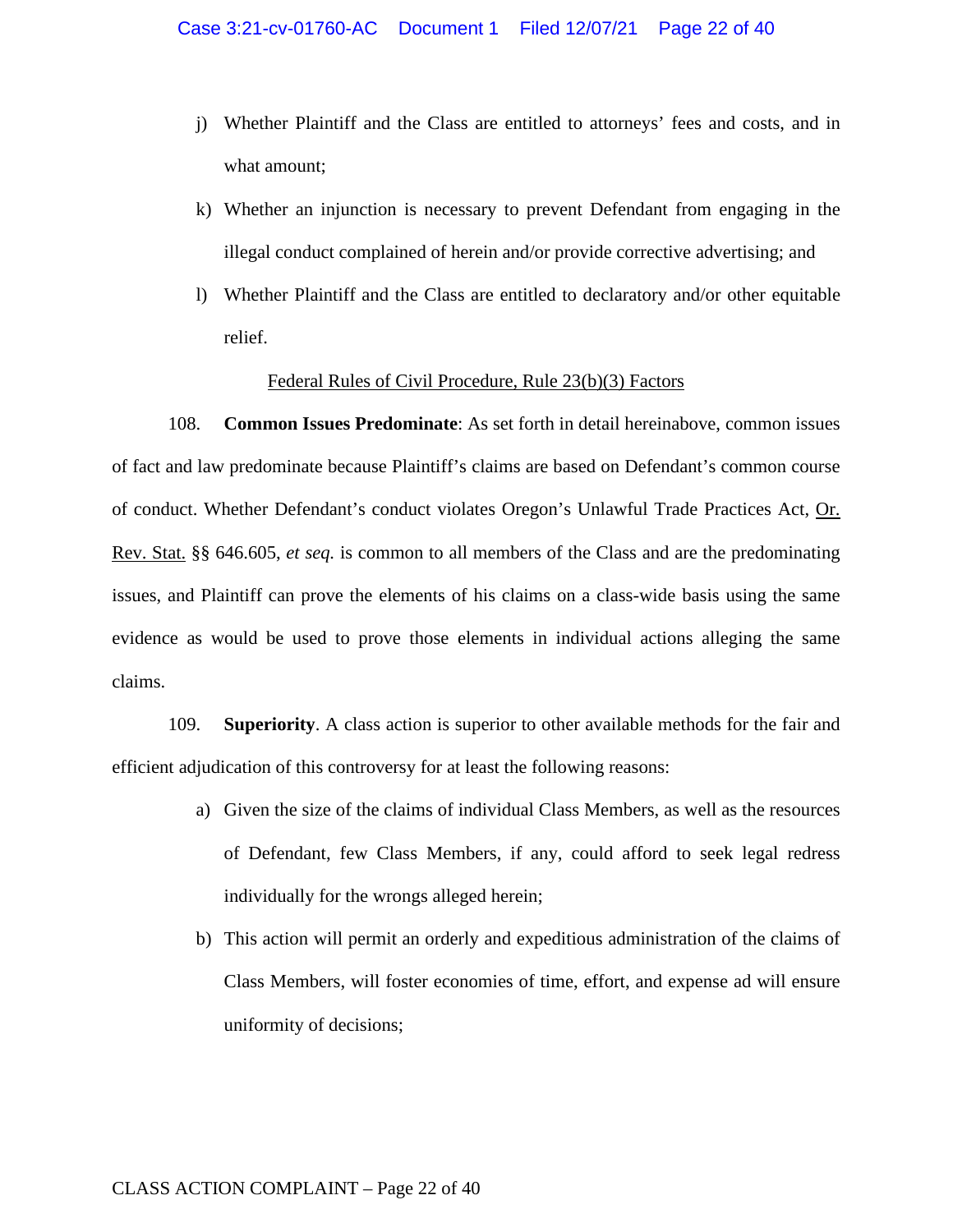- c) Any interest of Class Members in individually controlling the prosecution of separate actions is not practical, creates the potential for inconsistent or contradictory judgments and would create a burden on the court system;
- d) Without a class action, Class Members will continue to suffer damages, Defendant's violations of law will proceed without remedy, and Defendant will continue to reap and retain the substantial proceeds derived from its wrongful and unlawful conduct. Plaintiff and Class Members have suffered damages as a result of Defendant's unlawful and unfair conduct. This action presents no difficulties that will impede its management by the Court as a class action.

110. **Notice to the Class:** Notice can be accomplished by publication for most Class Members.

111. The Class Members have suffered economic harm and suffered injury in fact as a result of Defendant's misconduct, in that each member purchased the Product whose value was diminished due to Defendant's unlawful conduct.

## Federal Rules of Civil Procedure, Rule 23(b)(2) Factors

112. In the alternative, the Class also may be certified because Defendant has acted or refused to act on grounds applicable to the Class, thereby making appropriate final declaratory and/or injunctive relief with respect to the members of the Class as a whole.

113. Plaintiff seeks injunctive and equitable relief on behalf of the entire Class, on grounds generally applicable to the entire Class, to enjoin and prevent Defendant from engaging in the acts described above, such as marketing and selling Aerosol Antiperspirant Products that may be adulterated with benzene and/or corrective advertising.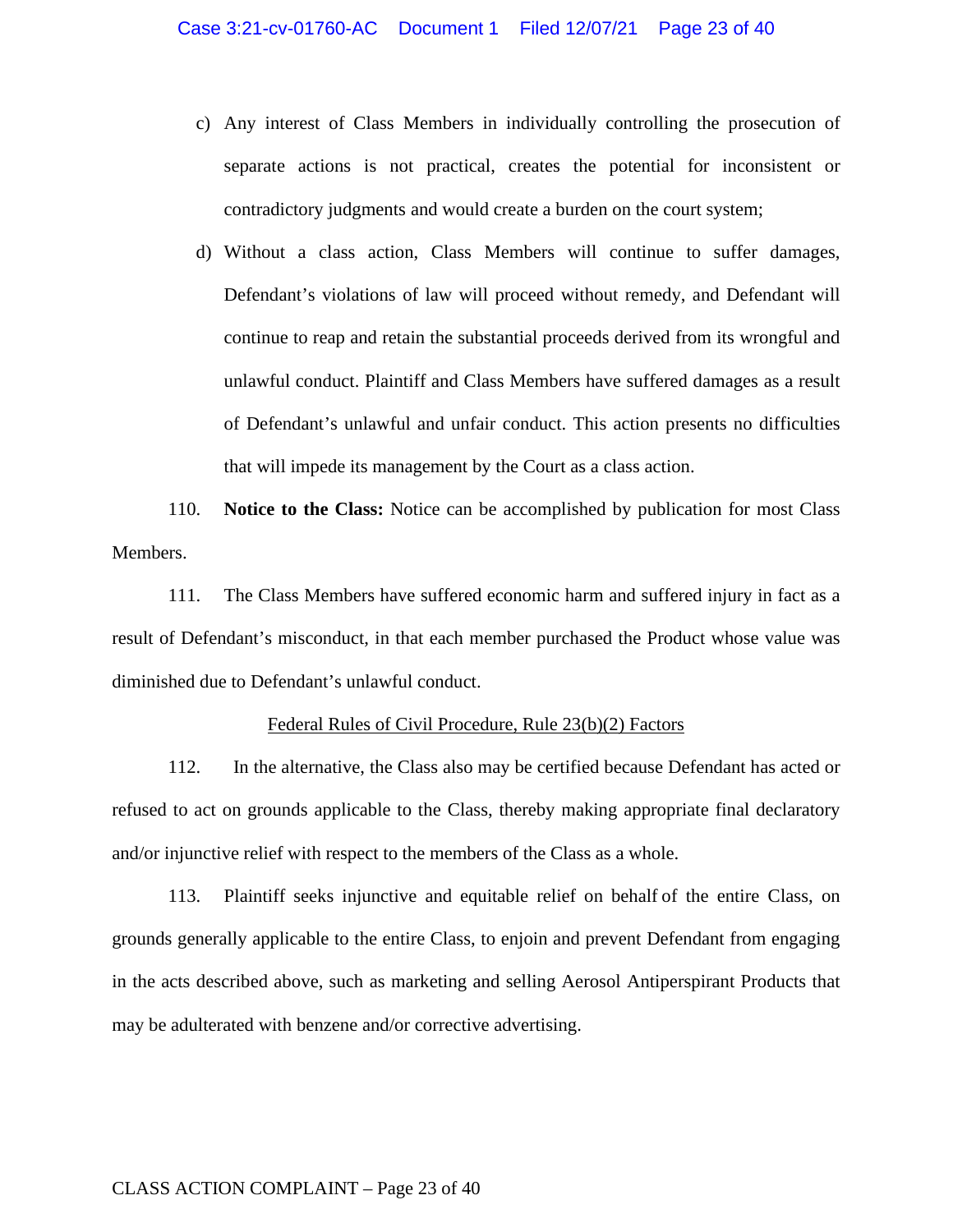#### **CLAIMS FOR RELIEF**

114. Based on the foregoing allegations, Plaintiff's claims for relief include the following:

### **FIRST CAUSE OF ACTION**

## **VIOLATIONS OF THE UNLAWFUL TRADE PRACTICES ACT Or. Rev. Stat. §§ 646.605,** *et seq***. Subsection 646.608(1)(b): causing likelihood of confusion or misunderstanding**

115. Plaintiff hereby incorporates by reference all preceding paragraphs as though fully set forth herein.

116. Plaintiff brings this claim under UTPA, Or. Rev. Stat. §§ 646.605, *et seq*., on behalf of himself and the Class, who were subject to Defendant's above-described illegal conduct.

117. Plaintiff and Defendant are "persons" within the meaning of Or. Rev. Stat. § 646.605(4).

118. Defendant is engaged in the sale of "goods" as defined by O.R.S. § 646.605(6)(a).

119. Defendant is engaged in "trade" or "commerce" within the meaning of O.R.S.. § 646.605(8), affecting consumers in Oregon and throughout the United States.

120. Defendant engaged in the design, development, testing, packaging, promoting, marketing, advertising, distribution, labeling, and/or sale of the AAPs.

121. UTPA prohibits "unfair *or* deceptive acts conduct in trade or commerce ...." O.R.S. § 646.608(1) (emphasis added). Due to the conduct described herein, Defendant willfully, knowingly, and/or recklessly used and/or employed a method, act or practice declared unlawful under the UTPA.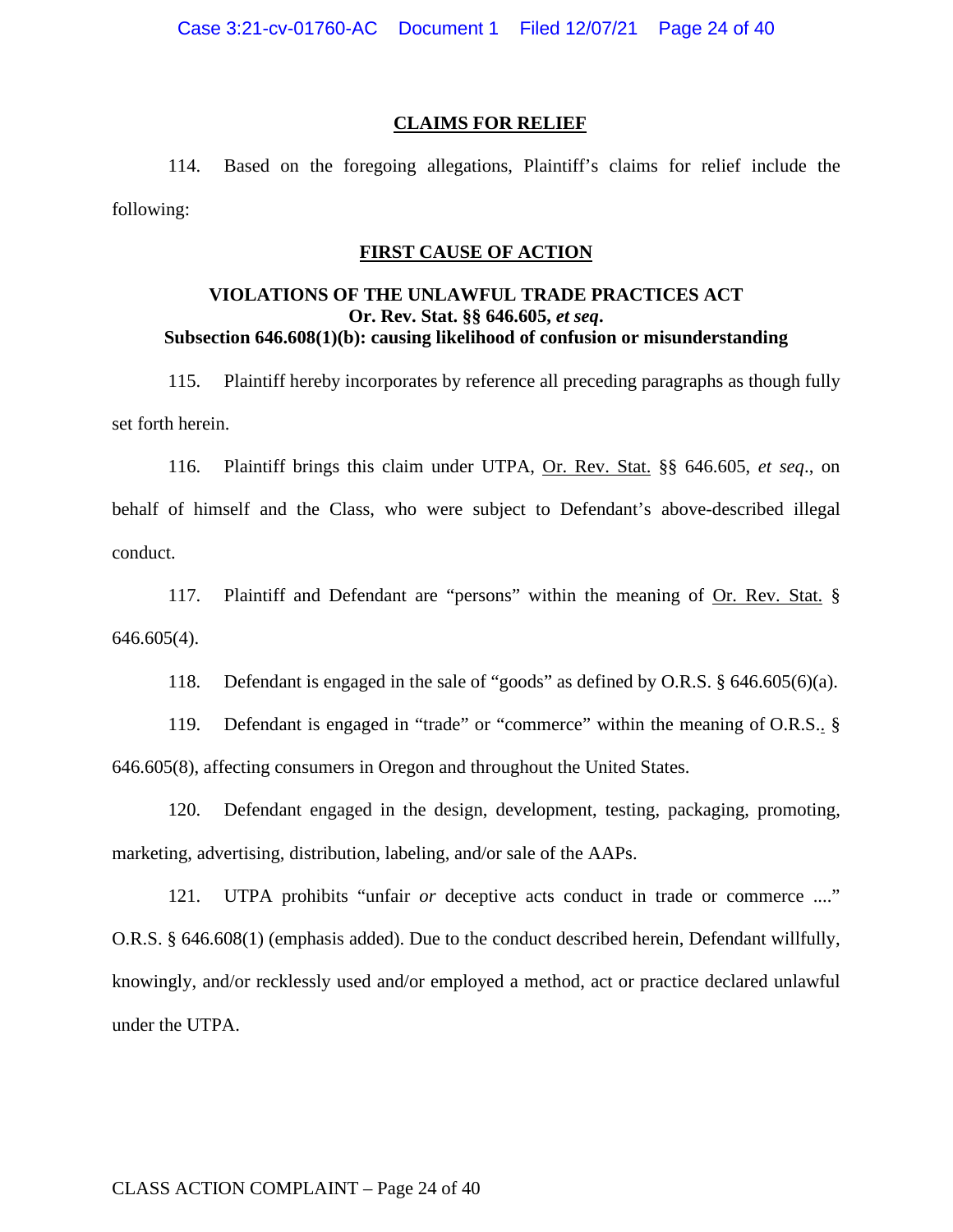## Case 3:21-cv-01760-AC Document 1 Filed 12/07/21 Page 25 of 40

122. Defendant violated O.R.S. § 646.608(1)(b) by causing the likelihood of confusion or of misunderstanding as to the source of goods. Defendant failed to adequately disclose on the label that the AAPs contain or may contain benzene, though this was in fact the case.

123. Absent a label disclosure that the AAPs contained or may contain benzene, a reasonable consumer (including Plaintiff) would not expect or understand that the AAP would contain or may contain benzene.

124. Defendant's violations of O.R.S. § 646.608(1)(b) were willful as Defendant knew or should have known that the conduct complained of herein caused the likelihood of confusion or of misunderstanding as to the source of the AAPs, and violated Oregon's Unlawful Trade Practices Act.

125. Defendant caused the likelihood of confusion complained of herein with the knowledge that its conduct violated UTPA at the time the AAP labels were created through the present.

126. Further, Defendant recklessly and/or knowingly engaged in conduct which caused the likelihood of confusion or of misunderstanding as to the source of the AAPs.

127. Defendant willfully and knowingly (and/or recklessly) omitted benzene from the AAP label, in a way that violated UTPA and the FFDCA, even though it is axiomatic that this would at least cause the likelihood to confuse the public as to the presence or potential presence of benzene in the AAP.

128. Defendant intended to cause this confusion, as evidenced by statements on its website that acknowledge customers are concerned about benzene and that their products (including the AAPs) are benzene-free. Defendant was well aware that it could charge more for products, including the AAPs, that the market understood to be free from benzene.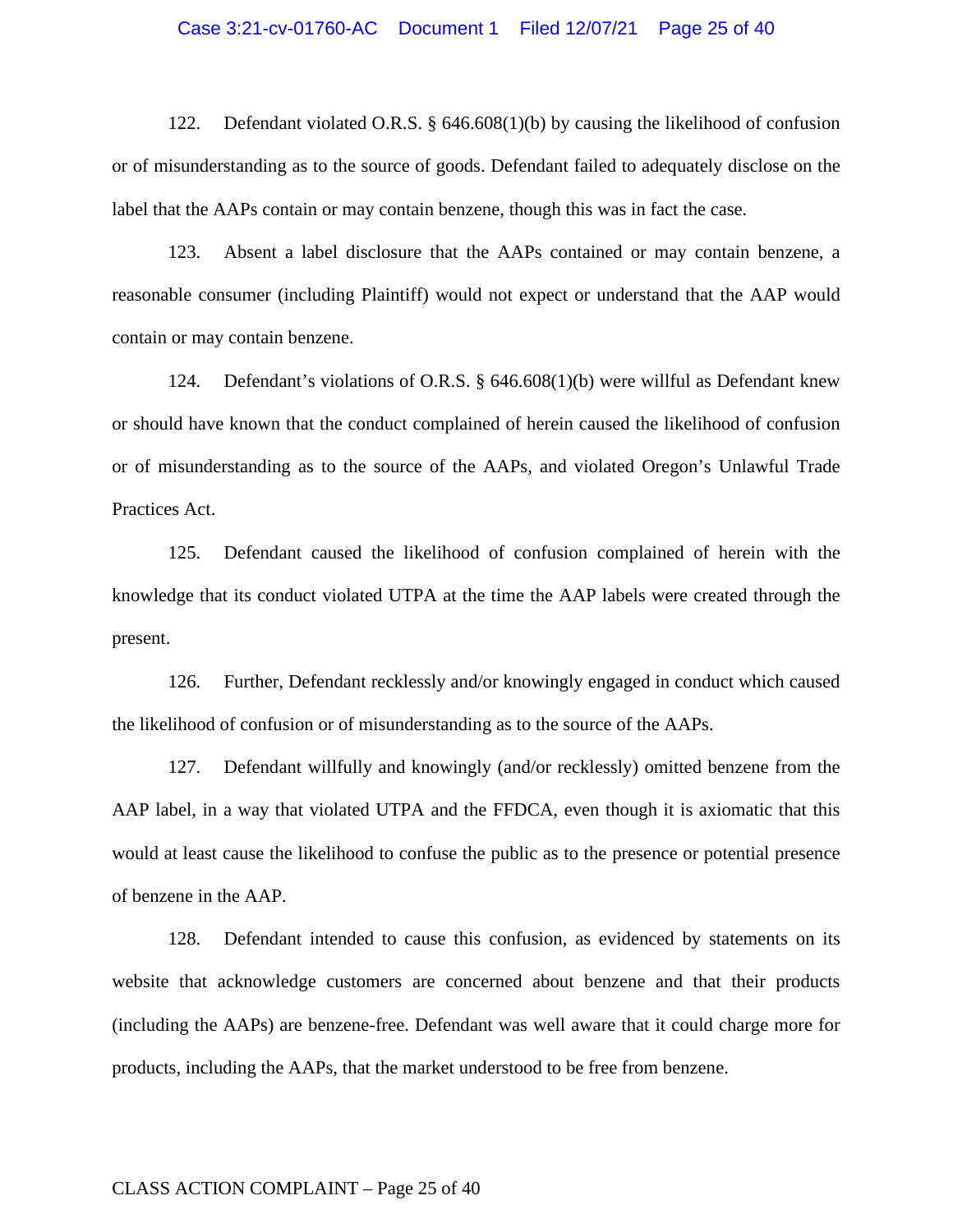## Case 3:21-cv-01760-AC Document 1 Filed 12/07/21 Page 26 of 40

129. Upon information and belief, Defendant is an entity with extensive experience in the manufacturing and distribution of antiperspirant drug products, and would be aware or should have been aware as to the presence of benzene in the AAPs.

130. The illegal conduct complained of herein was no isolated incident or one-time mistake; rather, it occurred over years with respect to every AAP container manufactured, labeled, and sold by Defendant to Plaintiff and the Class, which caused likelihood of confusion or of misunderstanding as to the source of the Product.

131. Upon reasonable belief, Defendant continued to manufacture, market, and/or sell the AAPs without disclosing the presence or potential presence of benzene, even after Valisure's publication of its testing results.

132. As a result of Defendant's willful and knowing (and/or reckless) violations of O.R.S. § 646.608(1)(b), described above, Plaintiff and the Class suffered an ascertainable loss of money or property.

133. Plaintiff and the Class lost money due to the difference between the value of the Product as presented by the Defendant in a way that is likely to cause confusion or of misunderstanding as to the AAP source, as inherently reflected in the purchase price, and the lesser value of the AAPs actually received by the Plaintiff and the Class. Absent the Defendant's willful and knowing (and/or reckless) violations of O.R.S. § 646.608(1)(b), Plaintiff and the Class would not have suffered this ascertainable loss of money.

134. Pursuant to O.R.S. § 646.638(1), Plaintiff (on behalf of himself and the Class) seeks statutory damages in the amount of \$200.

135. Plaintiff and the Class further seek an order declaring Defendant has violated UTPA.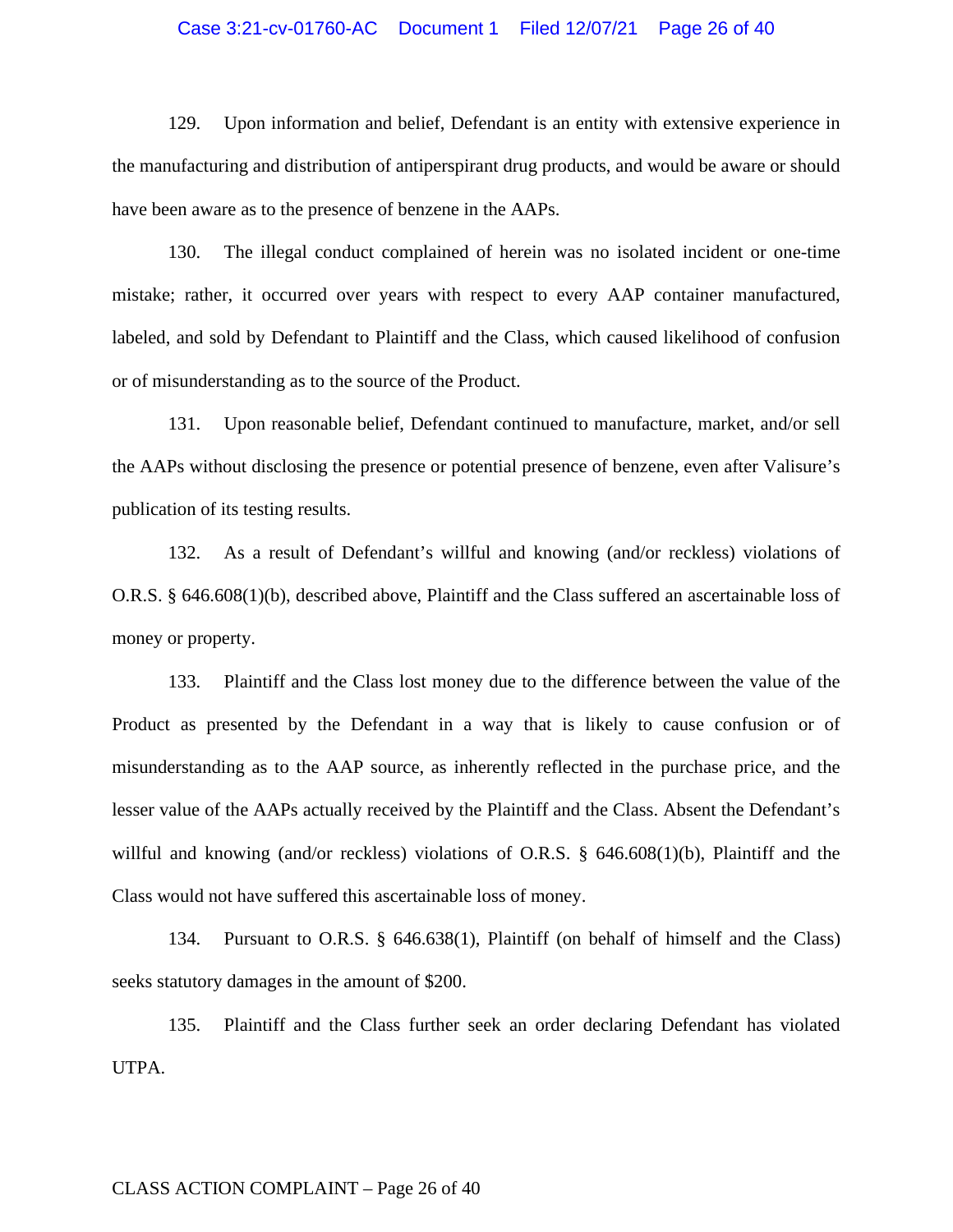### Case 3:21-cv-01760-AC Document 1 Filed 12/07/21 Page 27 of 40

136. Plaintiff and the Class also seek equitable relief, an injunction, and attorneys' fees and costs. O.R.S. §§ 646.636 and 656.638.

#### **SECOND CAUSE OF ACTION**

# **VIOLATIONS OF THE UNLAWFUL TRADE PRACTICES ACT Or. Rev. Stat. §§ 646.605,** *et seq***. Subsections 646.608(1)(e) and (1)(g): unlawful omissions**

137. Plaintiff here incorporates by reference all preceding as though fully set forth herein.

138. Plaintiff brings this claim under UTPA, Or. Rev. Stat. §§ 646.605, *et seq*., on behalf of himself and the Class, who were subject to Defendant's above-described illegal conduct.

139. Plaintiff and Defendant are "persons" within the meaning of Or. Rev. Stat. § 646.605(4).

140. Defendant is engaged in the sale of "goods" as defined by O.R.S. § 646.605(6)(a).

141. Defendant is engaged in "trade" or "commerce" within the meaning of O.R.S.. § 646.605(8), affecting consumers in Oregon and throughout the United States.

142. Defendant engaged in the design, development, testing, packaging, promoting, marketing, advertising, distribution, labeling, and/or sale of the AAPs.

143. UTPA prohibits "unfair *or* deceptive acts conduct in trade or commerce ...." O.R.S. § 646.608(1) (emphasis added). Due to the conduct described herein, Defendant willfully, knowingly, and/or recklessly used and/or employed a method, act or practice declared unlawful under the UTPA.

144. Defendant violated O.R.S. § 646.608(1)(e) by representing that goods have characteristics, ingredients, quantities or qualities that the goods do not have. Similarly,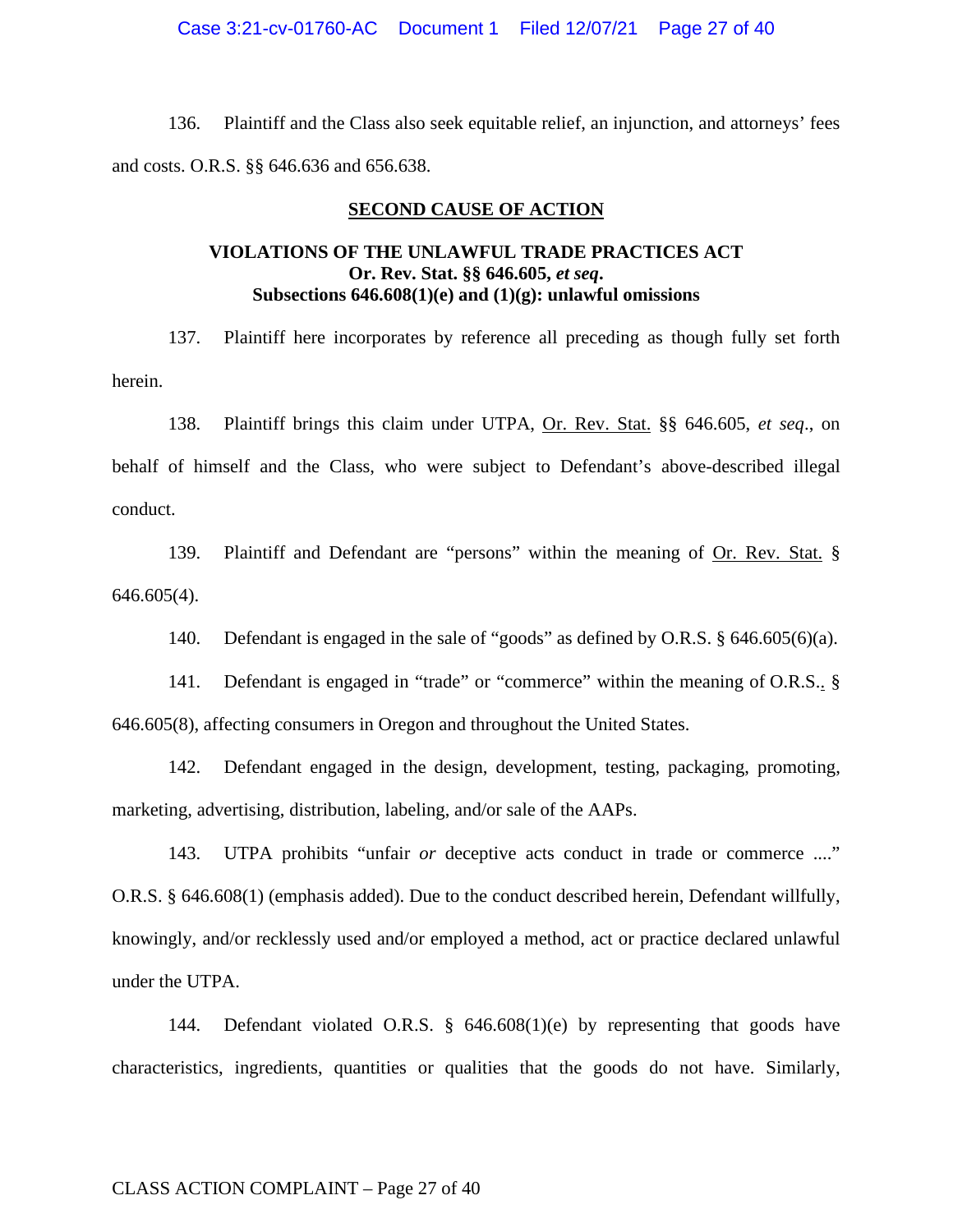### Case 3:21-cv-01760-AC Document 1 Filed 12/07/21 Page 28 of 40

Defendant violated O.R.S.  $\S$  646.608(1)(g) by representing that goods are of a particular standard, quality or grade when they are of another.

145. A "representation under [O.R.S. §§ 646.608(1)(e) and 646.608(1)(g)] may be any manifestation of any assertion by words or conduct, including, but not limited to, a failure to disclose a fact." O.R.S. § 646.608(2).

146. Here, Defendant violated O.R.S. § 646.608(1)(e) by failing to adequately disclose on the label that the AAPs contain or may contain benzene and/or a carcinogen, though this was in fact the case.

147. Absent a label disclosure that the AAPs contained or may contain benzene and/or a carcinogen, a reasonable consumer would not expect or understand that the AAP would contain or may contain benzene as an ingredient and/or any quantity of a carcinogen.

148. Similarly, Defendant violated O.R.S. § 646.608(1)(g) by failing to adequately disclose on the label that the AAPs contain or may contain benzene and/or a carcinogen, though this was in fact the case.

149. Absent a label disclosure that the AAPs contained or may contain benzene and/or a carcinogen, a reasonable consumer (including Plaintiff) would not expect or understand the AAPs as being of a lower benzene- or carcinogen-containing quality or grade compared to other comparably priced antiperspirant products that do not contain benzene or other carcinogens.

150. Defendant's violations of O.R.S. §§ 646.608(1)(e) and 646.608(1)(g) were willful as Defendant knew or should have known that the failure to adequately disclose such on the label constituted an unlawful omission regarding the ingredients, quantities, quality, and/or grade of the AAPs, and violated Oregon's Unlawful Trade Practices Act.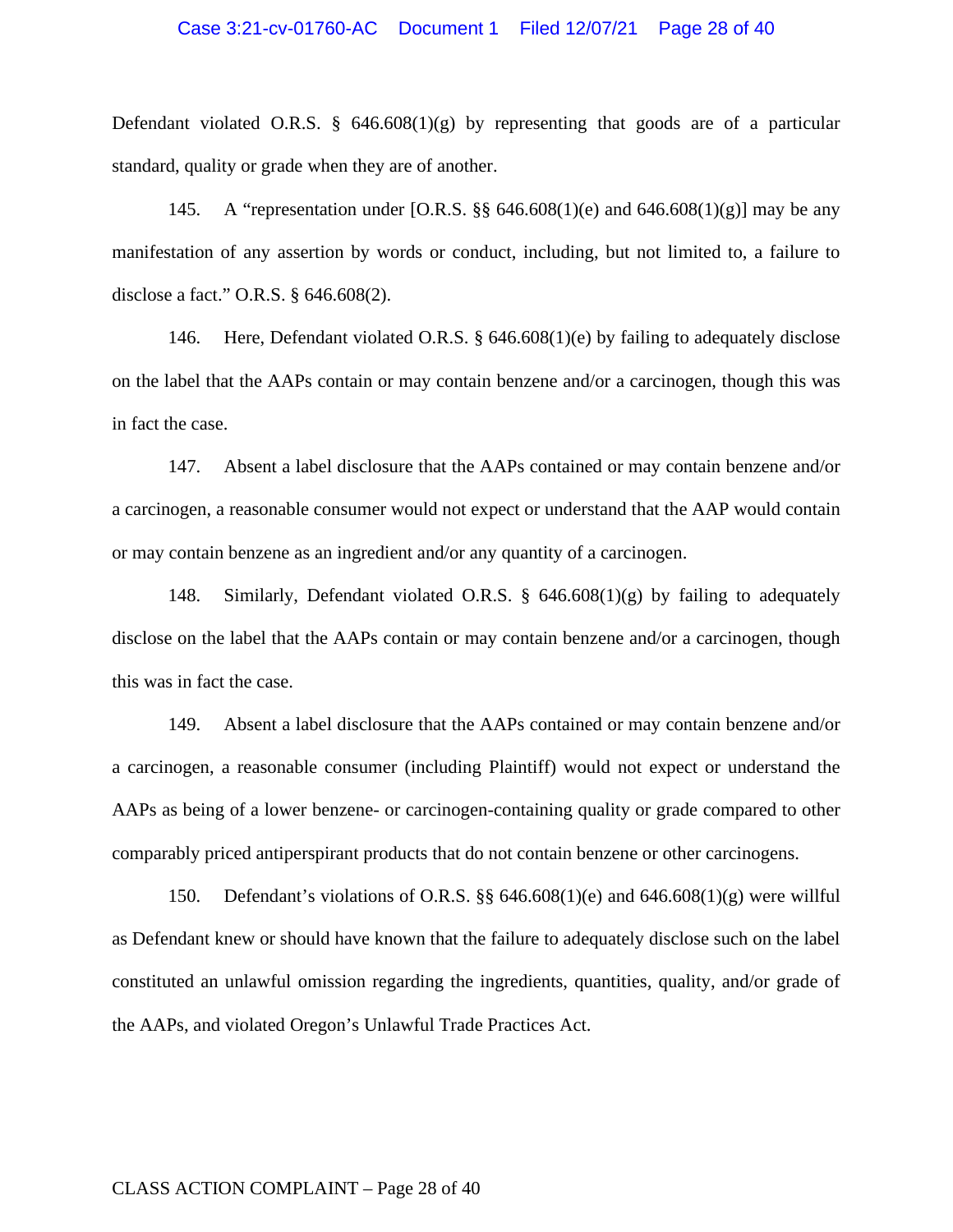## Case 3:21-cv-01760-AC Document 1 Filed 12/07/21 Page 29 of 40

151. Defendant's benzene / carcinogen omission, which regarded the ingredients, quantities, quality, and/or grade of the AAPs, was made with the knowledge that its conduct violated UTPA at the time the AAP labels were created through the present.

152. Further, Defendant recklessly and/or knowingly engaged in this omission regarding the ingredients, quantities, quality, and/or grade of the AAPs.

153. Defendant willfully and knowingly (and/or recklessly) omitted benzene from the AAP label, in a way that violated §§ 646.608(1)(e) and 646.608(1)(g) of UTPA and the FFDCA, with the knowledge and intent that reasonable consumers would be deceived.

154. Defendant intended to omit this information omission regarding the ingredients, quantities, quality, and/or grade of the AAPs, as evidenced by statements on its website that acknowledge customers are concerned about benzene and that their products (including the AAPs) are benzene-free. Defendant was well aware that it could charge more for products, including the AAPs, that the market understood to be free from benzene and/or carcinogens.

155. Upon information and belief, Defendant is an entity with extensive experience in the manufacturing and distribution of antiperspirant drug products, and would be aware or should have been aware as to the presence of benzene in the AAPs.

156. The illegal conduct complained of herein was no isolated incident or one-time mistake; rather, it occurred over years with respect to every AAP container manufactured, labeled, and sold by Defendant to Plaintiff and the Class, which included the omission regarding the ingredients, quantities, quality, and/or grade of the AAPs.

157. Upon reasonable belief, Defendant continued to manufacture, market, and/or sell the AAPs without disclosing the presence or potential presence of benzene, even after Valisure's publication of its testing results.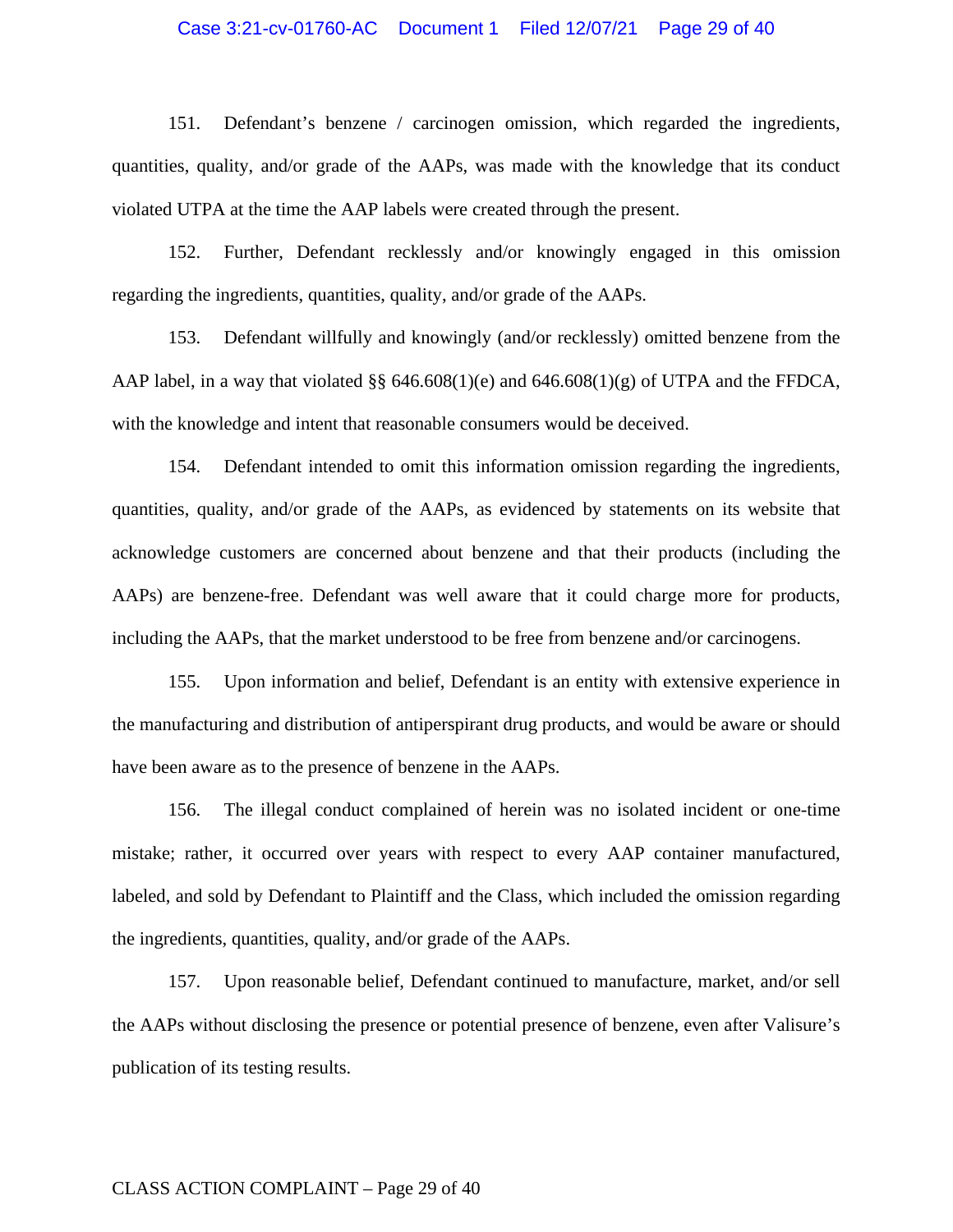## Case 3:21-cv-01760-AC Document 1 Filed 12/07/21 Page 30 of 40

158. As a result of Defendant's willful and knowing (and/or reckless) violations of O.R.S. §§ 646.608(1)(e) and 646.608(1)(g), described above, Plaintiff and the Class suffered an ascertainable loss of money or property.

159. Plaintiff and the Class lost money due to the difference between the value of the Product as presented by the Defendant (with the omission regarding the ingredients, quantities, quality, and/or grade of the AAPs), as inherently reflected in the purchase price, and the lesser value of the AAPs actually received by the Plaintiff and the Class. Absent the Defendant's willful and knowing (and/or reckless) violations of O.R.S.  $\S$  646.608(1)(e) and 646.608(1)(g), Plaintiff and the Class would not have suffered this ascertainable loss of money.

160. Pursuant to O.R.S. § 646.638(1), Plaintiff (on behalf of himself and the Class) seeks statutory damages in the amount of \$200.

161. Plaintiff and the Class further seek an order declaring Defendant has violated UTPA.

162. Plaintiff and the Class also seek equitable relief, an injunction, and attorneys' fees and costs. O.R.S. §§ 646.636 and 656.638.

#### **THIRD CAUSE OF ACTION**

## **VIOLATIONS OF THE UNLAWFUL TRADE PRACTICES ACT Or. Rev. Stat. §§ 646.605,** *et seq***. Subsections 646.608(1)(e) and (1)(g): failure to disclose lawfully required information**

163. Plaintiff hereby incorporates by reference all preceding paragraphs as though fully set forth herein.

164. Plaintiff brings this claim under UTPA, Or. Rev. Stat. §§ 646.605, *et seq*., on behalf of himself and the Class, who were subject to Defendant's above-described illegal conduct.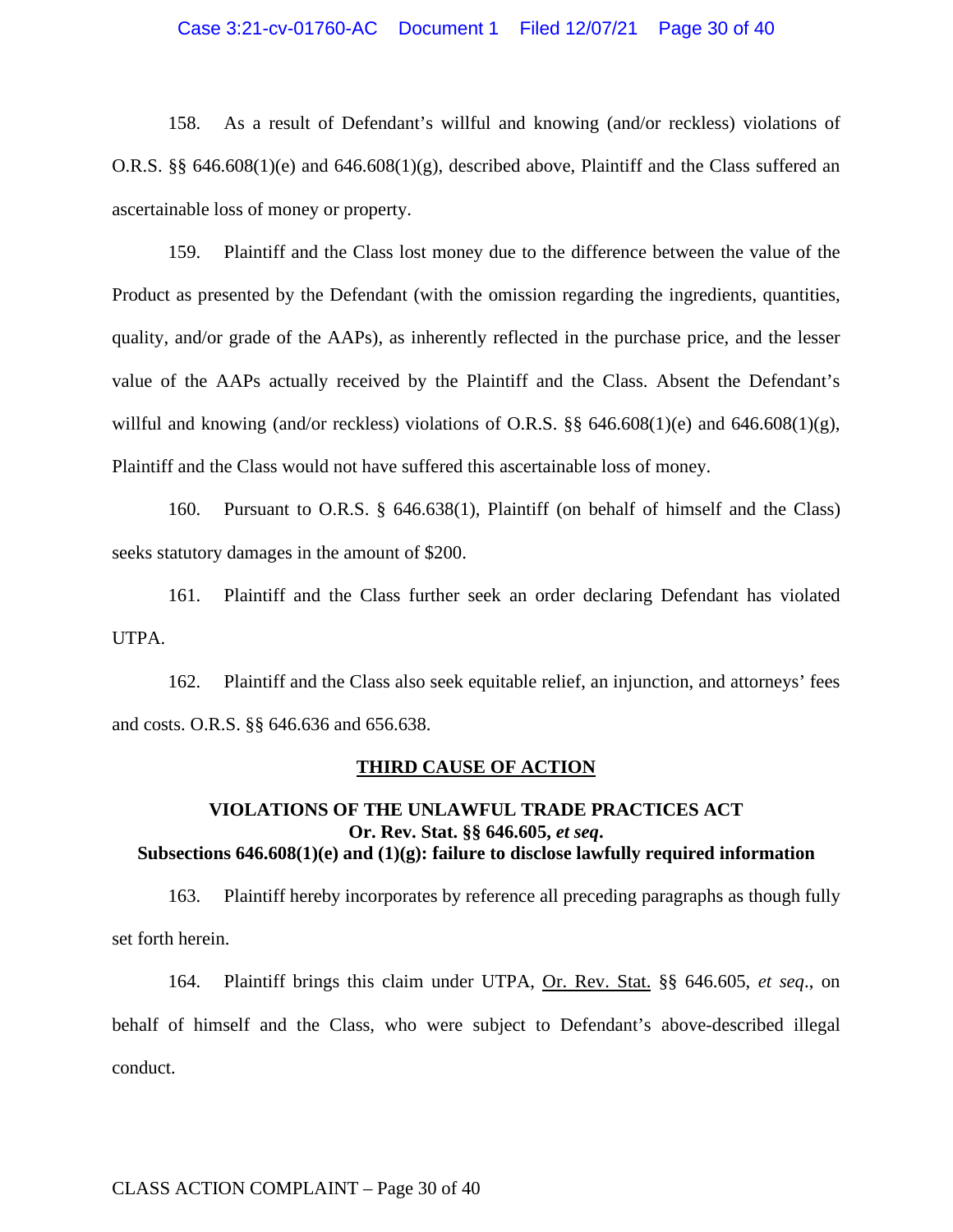## Case 3:21-cv-01760-AC Document 1 Filed 12/07/21 Page 31 of 40

165. Plaintiff and Defendant are "persons" within the meaning of Or. Rev. Stat. § 646.605(4).

166. Defendant is engaged in the sale of "goods" as defined by O.R.S. § 646.605(6)(a).

167. Defendant is engaged in "trade" or "commerce" within the meaning of O.R.S.. § 646.605(8), affecting consumers in Oregon and throughout the United States.

168. Defendant engaged in the design, development, testing, packaging, promoting, marketing, advertising, distribution, labeling, and/or sale of the AAPs.

169. UTPA prohibits "unfair *or* deceptive acts conduct in trade or commerce ...." O.R.S. § 646.608(1) (emphasis added). Due to the conduct described herein, Defendant willfully, knowingly, and/or recklessly used and/or employed a method, act or practice declared unlawful under the UTPA.

170. Defendant violated O.R.S. §§ 646.608(1)(e) and 646.608(1)(g)—which deal specifically with representations or omissions—by failing to disclose lawfully required information and/or failing to disclose information in the particular way the law requires.

171. The legally required yet omitted information—as described below—relates to the characteristics, ingredients, quantities or qualities of the good  $(\S$  646.608(1)(e)); and/or the particular standard, quality, or grade of a the good  $(646.608(1)(g))$ .

172. Here, as provided *supra*, Defendant was legally required to disclose—and yet failed to disclose— benzene as an ingredient on the label, in violation of the FFDCA, 21 U.S.C. § 352(e)(1)(A)(iii) (or, alternatively, 21 U.S.C. § 352(e)(1)(a)(ii)).

173. Defendant thus failed to disclose legally required information which related directly to the characteristics, ingredients, quantities or qualities of the Product; and/or the particular standard, quality, or grade of the Product.

## CLASS ACTION COMPLAINT – Page 31 of 40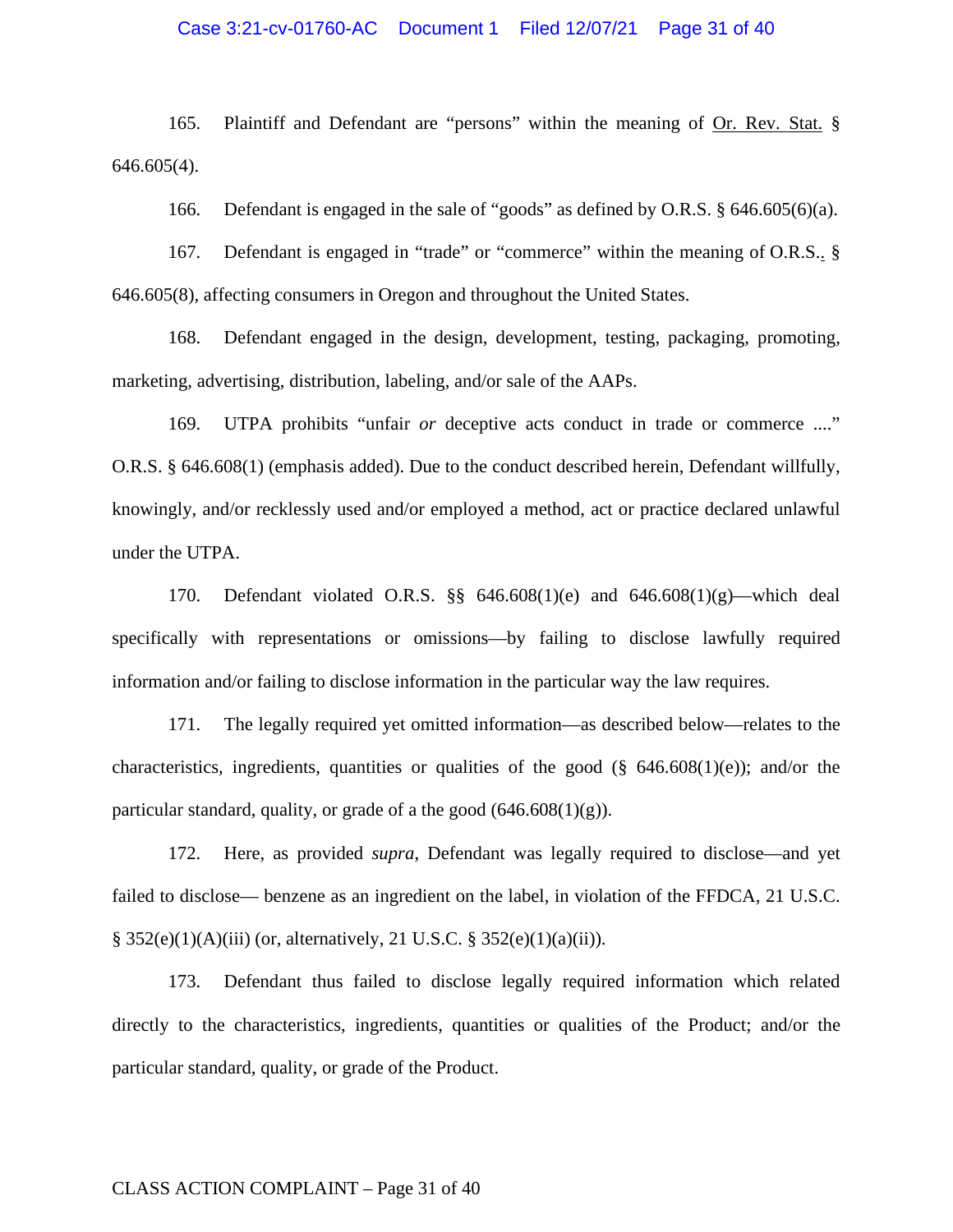## Case 3:21-cv-01760-AC Document 1 Filed 12/07/21 Page 32 of 40

174. Without the legally required disclosure, a reasonable consumer (including Plaintiff) would not expect or understand the AAPs as having benzene as an ingredient, or being of a lower benzene-containing quality or grade compared to other comparably priced antiperspirant products that do not contain benzene or other carcinogens.

175. Defendant's violations of O.R.S. §§ 646.608(1)(e) and 646.608(1)(g) were willful as Defendant knew or should have known that it was omitting FFDCA required information relating to the ingredients, quantities, quality, and/or grade of the AAPs, in violation Oregon's Unlawful Trade Practices Act.

176. Defendant engaged in this failure to disclose legally required information with the knowledge that its conduct violated UTPA at the time the AAP labels were created through the present.

177. Further, Defendant recklessly and/or knowingly omitted the legally required information (described above) relating to the ingredients, quantities, quality, and/or grade of the AAPs, with the knowledge and intent that reasonable consumers would be deceived. Defendant was well aware that it could charge more the AAPs if it omitted legally required information from the label, as evidenced by statements on its website that acknowledge customers are concerned about benzene and that their products (including the AAPs) are benzene-free.

178. Upon information and belief, Defendant is an entity with extensive experience in the manufacturing and distribution of antiperspirant drug products, and would be aware or should have been aware as to the presence of benzene in the AAPs as well as the FFDCA requirements as to listing ingredients on the label.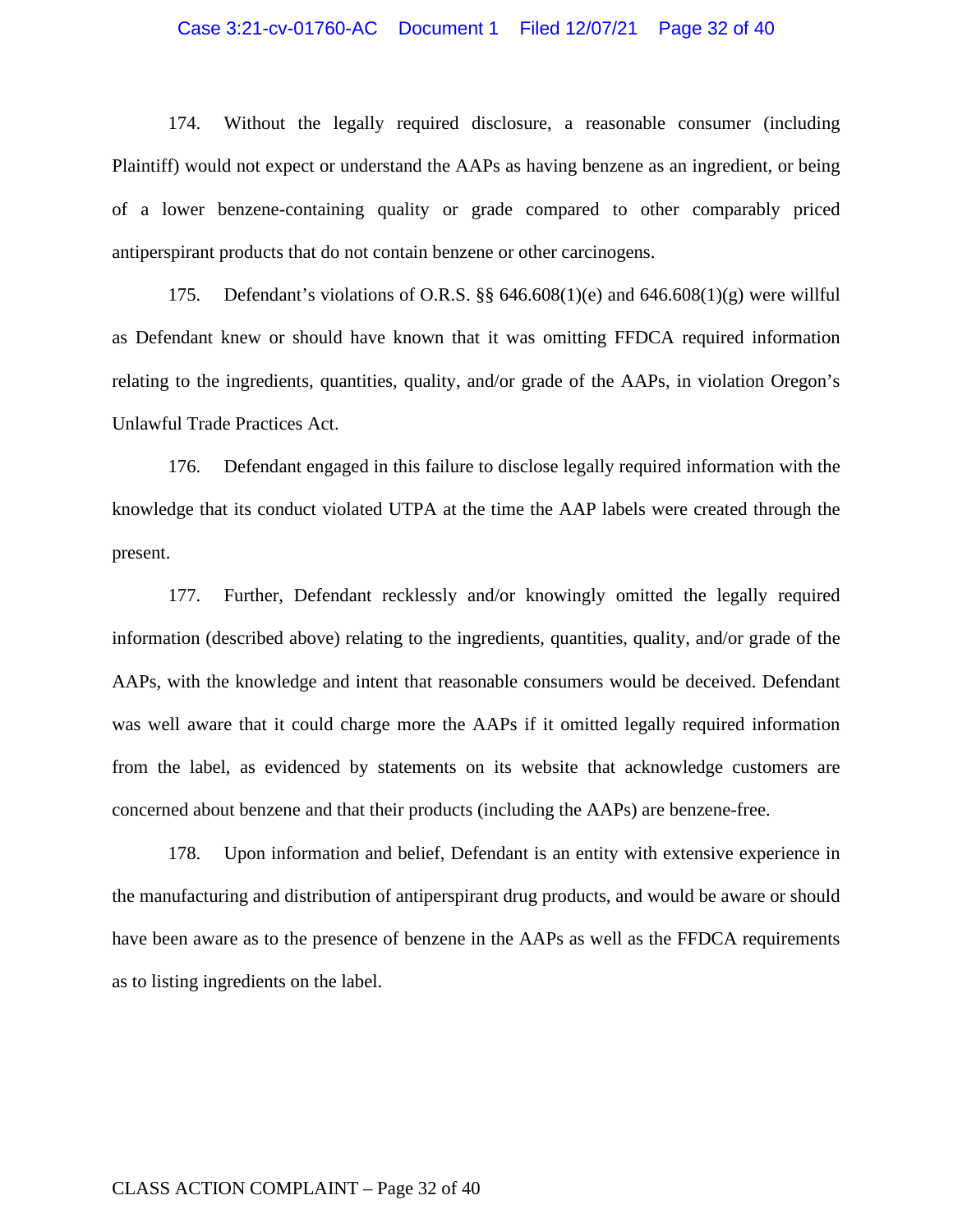#### Case 3:21-cv-01760-AC Document 1 Filed 12/07/21 Page 33 of 40

179. The failure to disclose this legally required information was no isolated incident or one-time mistake; rather, it occurred over years with respect to every AAP container manufactured, labeled, and sold by Defendant to Plaintiff and the Class.

180. Upon reasonable belief, Defendant continued to manufacture, market, and/or sell the AAPs without disclosing the presence or potential presence of benzene on the ingredients label to comply with the FFDCA, even after Valisure's publication of its testing results.

181. As a result of Defendant's willful and knowing (and/or reckless) violations of O.R.S. §§ 646.608(1)(e) and 646.608(1)(g), described above, Plaintiff and the Class suffered an ascertainable loss of money or property.

182. Since the AAPs failed to include legally required information, their sale was illegal under the FFDCA. Defendant therefore illegally sold the AAPs to Plaintiff and the Class, thereby causing Plaintiff and the Class Members' ascertainable loss of money, as reflected by the entire purchase price.

183. Alternatively, an AAP that contains or may contain benzene—which is what was required to be included on the ingredients panel of the label under the FFDCA—is inherently worth less than an AAP that does not contain or may contain benzene, which is how the AAP was illegally provided to Plaintiff and the Class

184. Absent the Defendant's willful and knowing (and/or reckless) violations of O.R.S. §§  $646.608(1)(e)$  and  $646.608(1)(g)$ , Plaintiff and the Class would not have suffered this ascertainable loss of money.

185. Pursuant to O.R.S. § 646.638(1), Plaintiff (on behalf of himself and the Class) seeks statutory damages in the amount of \$200.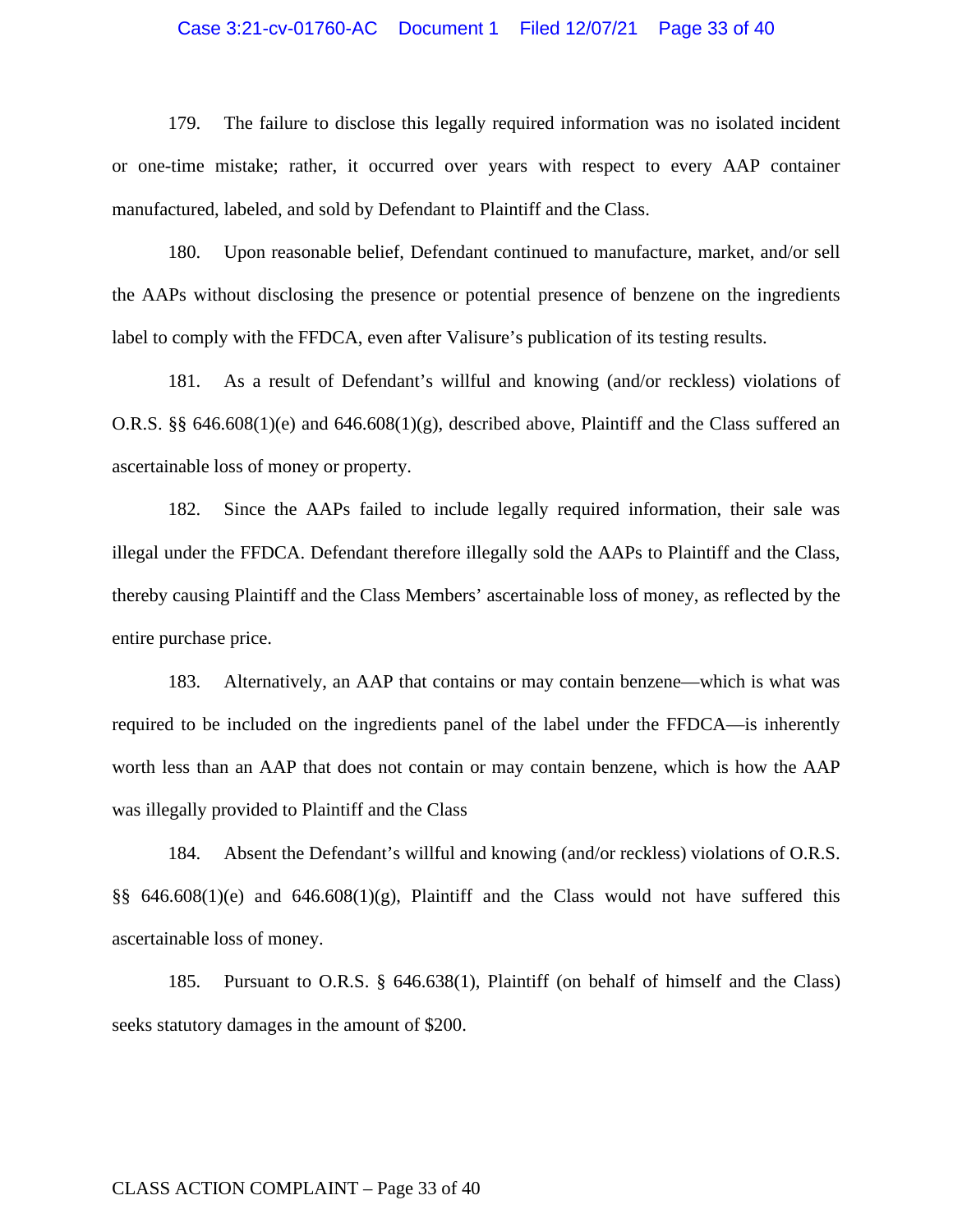186. Plaintiff and the Class further seek an order declaring Defendant has violated UTPA.

187. Plaintiff and the Class also seek equitable relief, an injunction, and attorneys' fees and costs. O.R.S. §§ 646.636 and 656.638.

## **FOURTH CAUSE OF ACTION**

# **VIOLATIONS OF THE UNLAWFUL TRADE PRACTICES ACT Or. Rev. Stat. §§ 646.605,** *et seq***. Subsection 646.608(1)(i): false advertising**

188. Plaintiff incorporates by reference all preceding paragraphs as though fully set forth herein.

189. Plaintiff brings this claim under UTPA, Or. Rev. Stat. §§ 646.605, *et seq*., on behalf of himself and the Class, who were subject to Defendant's above-described illegal conduct.

190. Plaintiff and Defendant are "persons" within the meaning of Or. Rev. Stat. § 646.605(4).

191. Defendant is engaged in the sale of "goods" as defined by O.R.S. § 646.605(6)(a).

192. Defendant is engaged in "trade" or "commerce" within the meaning of O.R.S.. § 646.605(8), affecting consumers in Oregon and throughout the United States.

193. Defendant engaged in the design, development, testing, packaging, promoting, marketing, advertising, distribution, labeling, and/or sale of the AAPs.

194. UTPA prohibits "unfair *or* deceptive acts conduct in trade or commerce ...." O.R.S. § 646.608(1) (emphasis added). Due to the conduct described herein, Defendant willfully, knowingly, and/or recklessly used and/or employed a method, act or practice declared unlawful under the UTPA.

## CLASS ACTION COMPLAINT – Page 34 of 40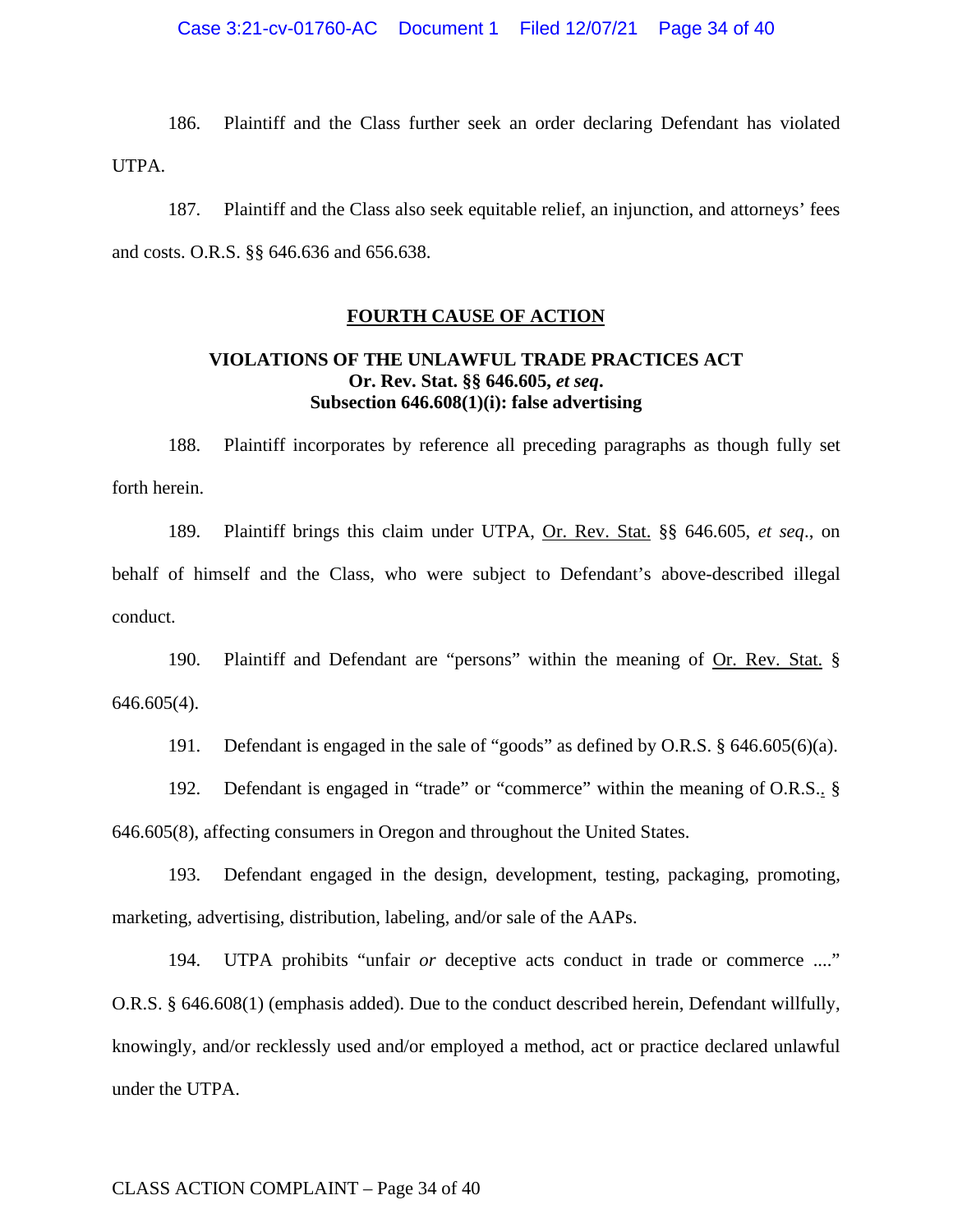195. Defendant violated O.R.S. § 646.608(1)(i) by advertising goods with intent not to provide them as advertised. On its website, Defendant advertises its products, including the AAPs, in part by stating the following:

## **Ingredients we do not use**

Here is a list of some of the most common materials we get asked about that we do not use as ingredients in any of our formulated products (health care, skin and personal cleansing, hair care, laundry, home care, and oral care):…benzene

Defendant website, *supra* fn. 1 (emphasis in original).

196. Defendant also proclaims that "[e]very ingredient has a role in delivering the performance you expect from our products. We seek to use the best ingredients for our products so that you can use them with confidence." *Id.*

197. These advertisements are false: benzene *is* an ingredient in the AAPs, it is not necessary to achieve any performance of the AAPs (therapeutic or otherwise), and it is certainly not a 'best ingredient' since it is a carcinogen whose presence is not necessary to achieve any therapeutic effect.

198. Upon information and belief, at the time these statements were made (including up until the present), Defendant intended not to provide AAPs that were consistent with these statements.

199. Reasonable consumers (including Plaintiff) understand these advertising statements to mean that the AAPs do not contain benzene and do not unnecessarily contain carcinogens.

200. Defendant's violations of O.R.S. § 646.608(1)(i) were willful as Defendant knew or should have known that these statements constituted an advertisement that did not conform to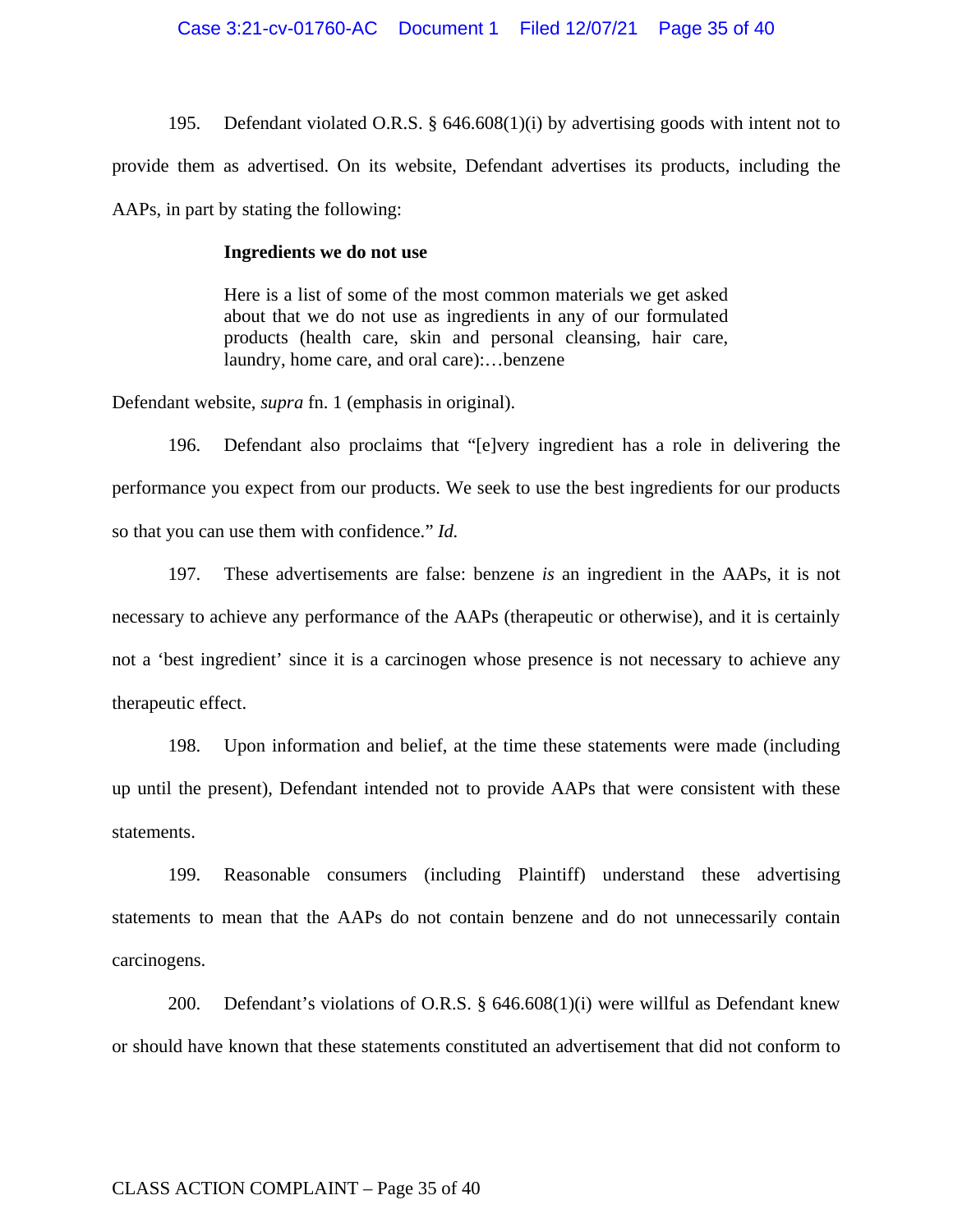## Case 3:21-cv-01760-AC Document 1 Filed 12/07/21 Page 36 of 40

the true nature of the AAPs, and violated Oregon's Unlawful Trade Practices Act. Defendant never intended to provide AAPs that conformed to these advertising statements.

201. Defendant engaged in this false advertising with the knowledge that its conduct violated UTPA at the time the advertising statements were made.

202. Further, Defendant recklessly and/or knowingly engaged in in the false advertising conduct. Defendant was well aware that it could charge more for AAPs advertised as 'benzene' free than those not advertised as such. This is evidenced by the disclosure on Defendant's website that benzene is one "of the most common materials we get asked about[.]"

203. The false nature of these advertising statements was willful, and reckless and/or knowing. Upon information and belief, Defendant is an entity with extensive experience in the manufacturing and distribution of antiperspirant drug products, and would be aware or should have been aware that the AAPs contained or may contain benzene.

204. These false advertisements were no isolated incident or one-time mistake. These statements on Defendant's website existed *at* least as early as July 2019.<sup>6</sup>

205. Further, upon information and belief, these particular statements reflect a broader advertising campaign by Defendant with respect to the superiority of its ingredients, including but not limited to the avoidance of unnecessary harmful ingredients.

206. As a result of Defendant's willful and knowing (and/or reckless) violations of O.R.S. § 646.608(1)(i), described above, Plaintiff and the Class suffered an ascertainable loss of money or property.

207. Plaintiff and the Class lost money due to the difference between the value of the AAPs as illegally advertised by the Defendant, as inherently reflected in the purchase price, and

<sup>6</sup> Wayback Machine Internet Archive of Defendant website, avail. at https://web.archive.org/web/20190731195303/https://us.pg.com/ingredients/ (last accessed Dec. 2, 2021).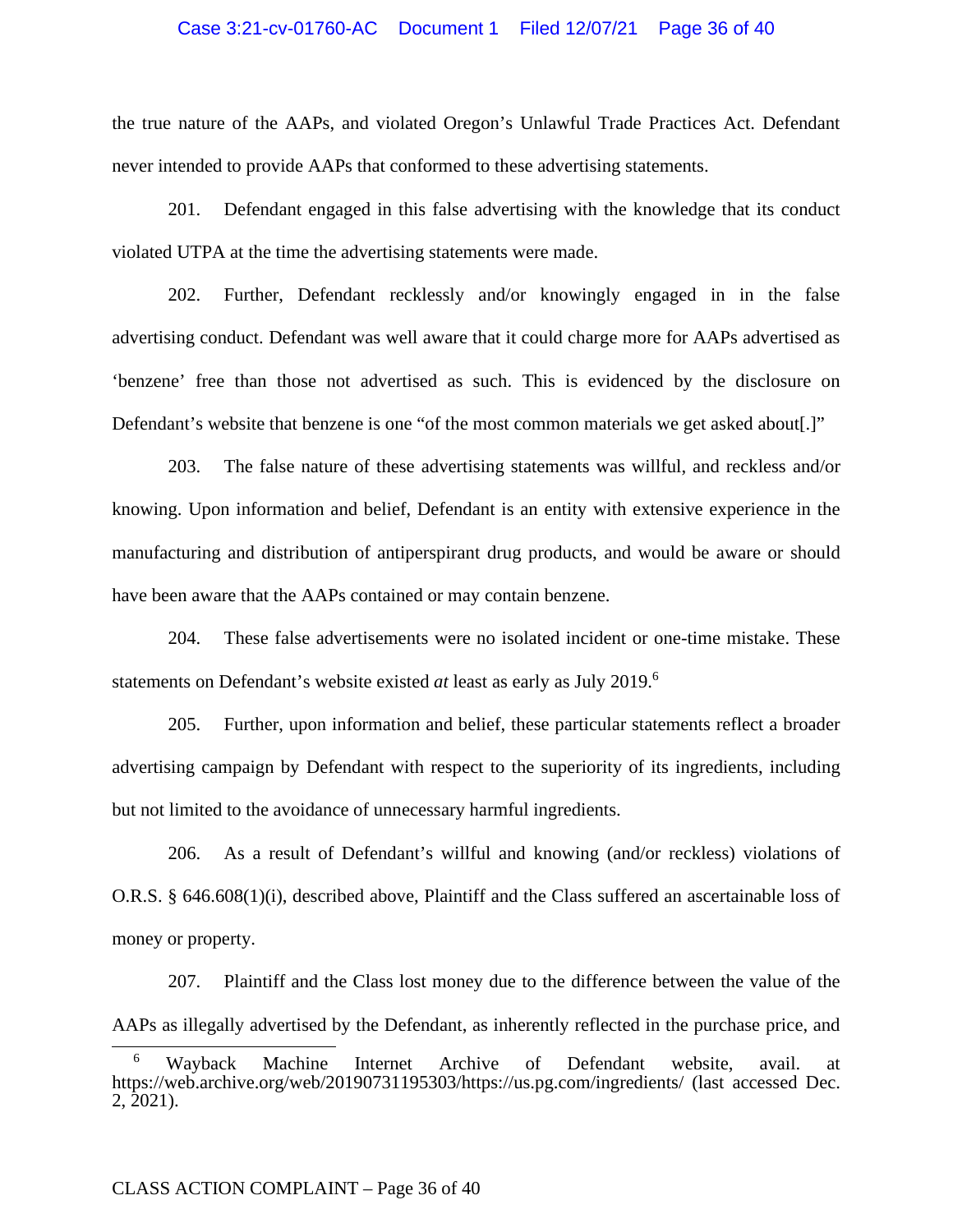# Case 3:21-cv-01760-AC Document 1 Filed 12/07/21 Page 37 of 40

the lesser value of the AAPs actually received by the Plaintiff and the Class. Absent the Defendant's willful and knowing (and/or reckless) violations of O.R.S. § 646.608(1)(i), Plaintiff and the Class would not have suffered this ascertainable loss of money.

208. Pursuant to O.R.S. § 646.638(1), Plaintiff (on behalf of himself and the Class) seeks statutory damages in the amount of \$200.

209. Plaintiff and the Class further seek an order declaring Defendant has violated UTPA.

210. Plaintiff and the Class also seek equitable relief, an injunction, and attorneys' fees and costs. O.R.S. §§ 646.636 and 656.638.

### **FIFTH CAUSE OF ACTION**

## **UNJUST ENRICHMENT**

211. Plaintiff hereby incorporates by reference all preceding as though fully set forth herein.

212. Plaintiff and the Class have conferred a benefit on Defendant: namely, monies for the purchase of the AAPs.

213. The Defendant is aware that it has received this benefit from consumers comprising the Class (including Plaintiff).

214. Under the circumstances, it would be unjust to allow retention of these monies without requiring disgorgement of Defendant's AAP profits and restitution to Plaintiff and the Class.

215. The Defendant received the monies from Plaintiff and the Class under circumstances that were wrongful or inequitable.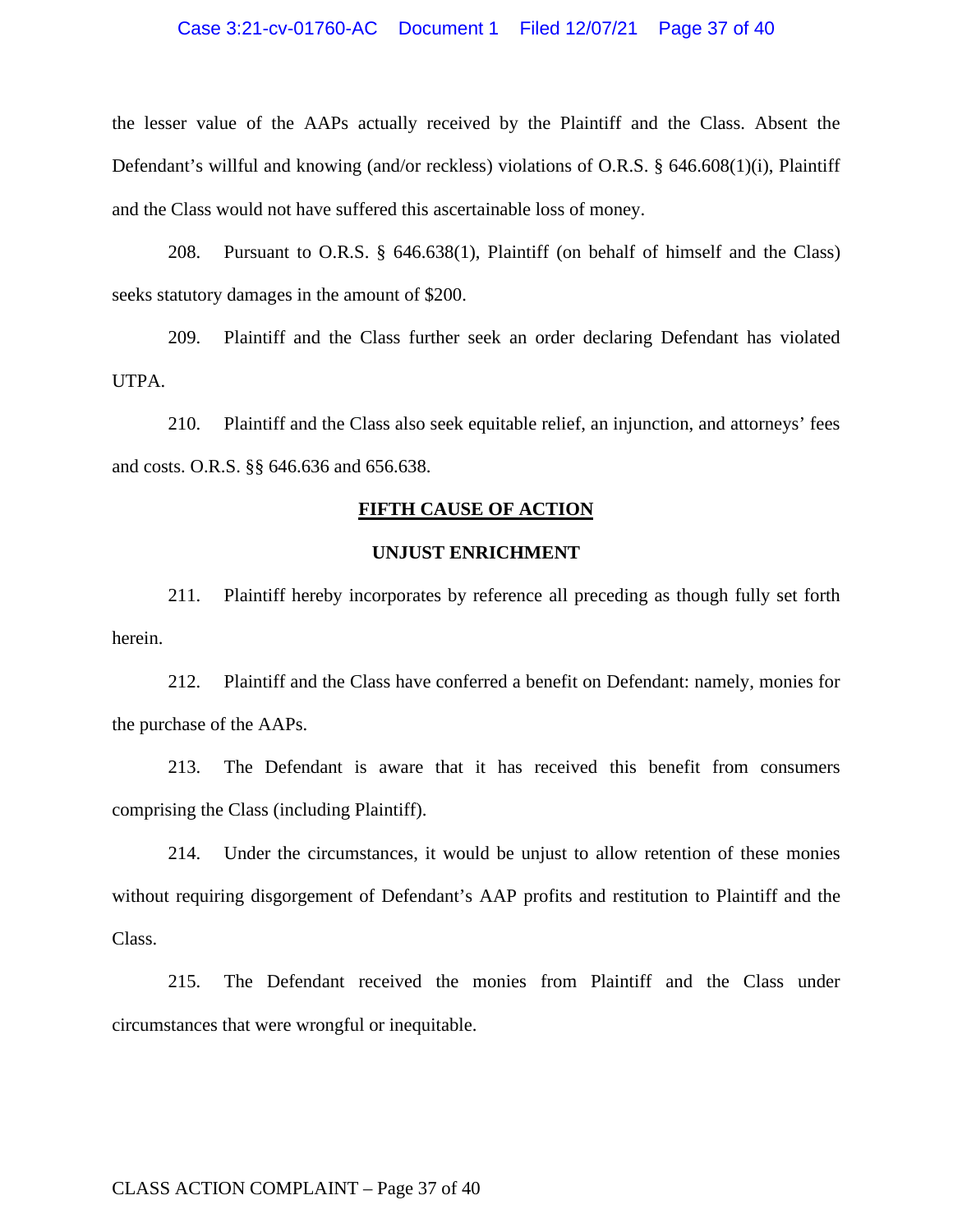## Case 3:21-cv-01760-AC Document 1 Filed 12/07/21 Page 38 of 40

216. First, Defendant engaged in deceptive conduct in both the labeling and advertising of the AAPs. Had Defendant adequately disclosed the presence of benzene, no reasonable consumer (including Plaintiff) would have purchased the AAPs. This is especially true where, as here, comparatively priced products with the same therapeutic benefit were available that did *not*  contain (or 'may contain') benzene.

217. Second (also pled in the alternative), Defendant sold a product with unsuitable and unsafe inactive ingredients, such that it was an illegal product under the FFDCA product regardless of whether adequate disclosures had been made. In so doing, Defendant acted with conscious disregard for the health and safety of Plaintiff and members of the Class

218. As a result of Defendant's wrongful conduct as alleged herein, Defendant has been unjustly enriched at the expense of, and to the detriment of, Plaintiff and members of the Class.

219. There is no enforceable contract between Plaintiff (and Members of the Class) and Defendant with respect to the AAPs.

220. Defendant should be compelled to disgorge in a common fund for the benefit of Plaintiff and members of the Class all wrongful or inequitable proceeds received by them.

221. Finally, Plaintiff and members of the Class may assert an unjust enrichment claim even though a remedy at law may otherwise exist; alternatively, Plaintiff seeks unjust enrichment in the alternative.

## **PRAYER FOR RELIEF**

WHEREFORE, Plaintiff, on behalf of himself and on behalf of the members of the Class defined herein, prays for judgment and relief on all Causes of Action as follows: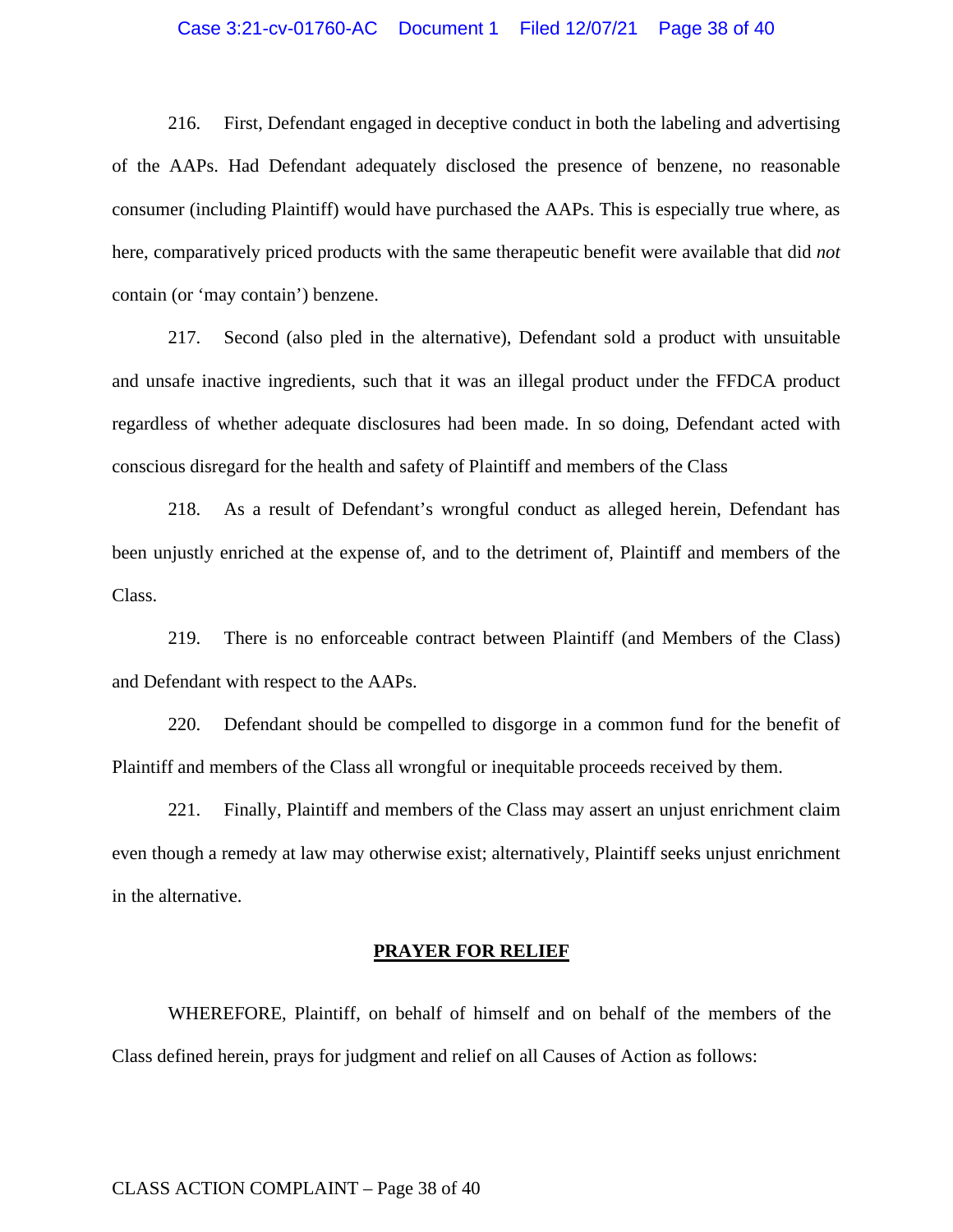- A. An order certifying that the action may be maintained as a Class Action, appointing Plaintiff as Class Representative, and designating Plaintiff's counsel as counsel for the Class;
- B. To pay actual and/or statutory damages of \$200 to Plaintiff and all members of the Class;
- C. Disgorge of any ill-gotten benefits that Defendant received from Plaintiff and members of the Class as a result of any wrongful or unlawful act or practice
- D. Injunctive relief;
- E. Pre-judgment interest from the date of filing this suit;
- F. Declaring that Defendant has committed the violations alleged herein.
- G. Reasonable attorneys' fees;
- H. Costs of this suit; and
- I. Such other and further relief as the Court may deem necessary or appropriate.

# **JURY DEMAND AND NOTICE TO ATTORNEY GENERAL**

Plaintiff and the Class, by and through undersigned counsel, hereby request a trial by jury as to all issues so triable. Further, upon filing this action, this Complaint shall be mailed to the Attorney General of the State of Oregon, and proof of receipt of same shall be filed with this Court.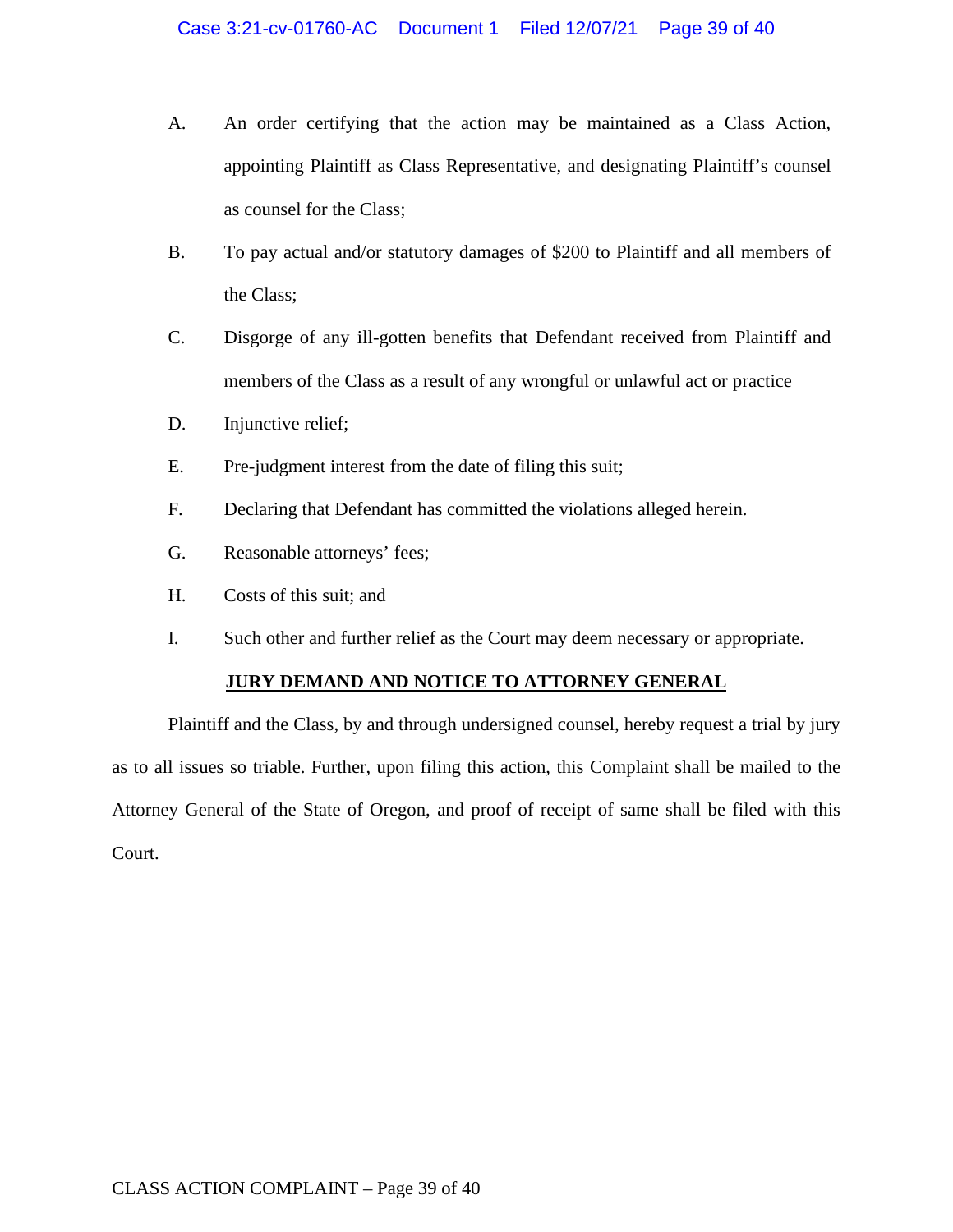December 7, 2021 Respectfully submitted,

## **LAW OFFICES OF DANIEL SNYDER**

By: */s/ Carl Post* 

Carl Post (OSB # 061058) carlpost@lawofficeofdanielsnyder.com 1000 S.W. Broadway, Suite 2400 Portland, Oregon 97205 Tel: (503) 241-3617 Fax:  $(503)$  241-2249

*and*

## **CASEY LAW FIRM, LLC**

M. Ryan Casey (OSB # 152824) ryan@rcaseylaw.com PO Box 4577 Frisco, CO 80443 Tel: (970) 372-6509 Fax: (970) 372-6482

*Counsel for Plaintiff*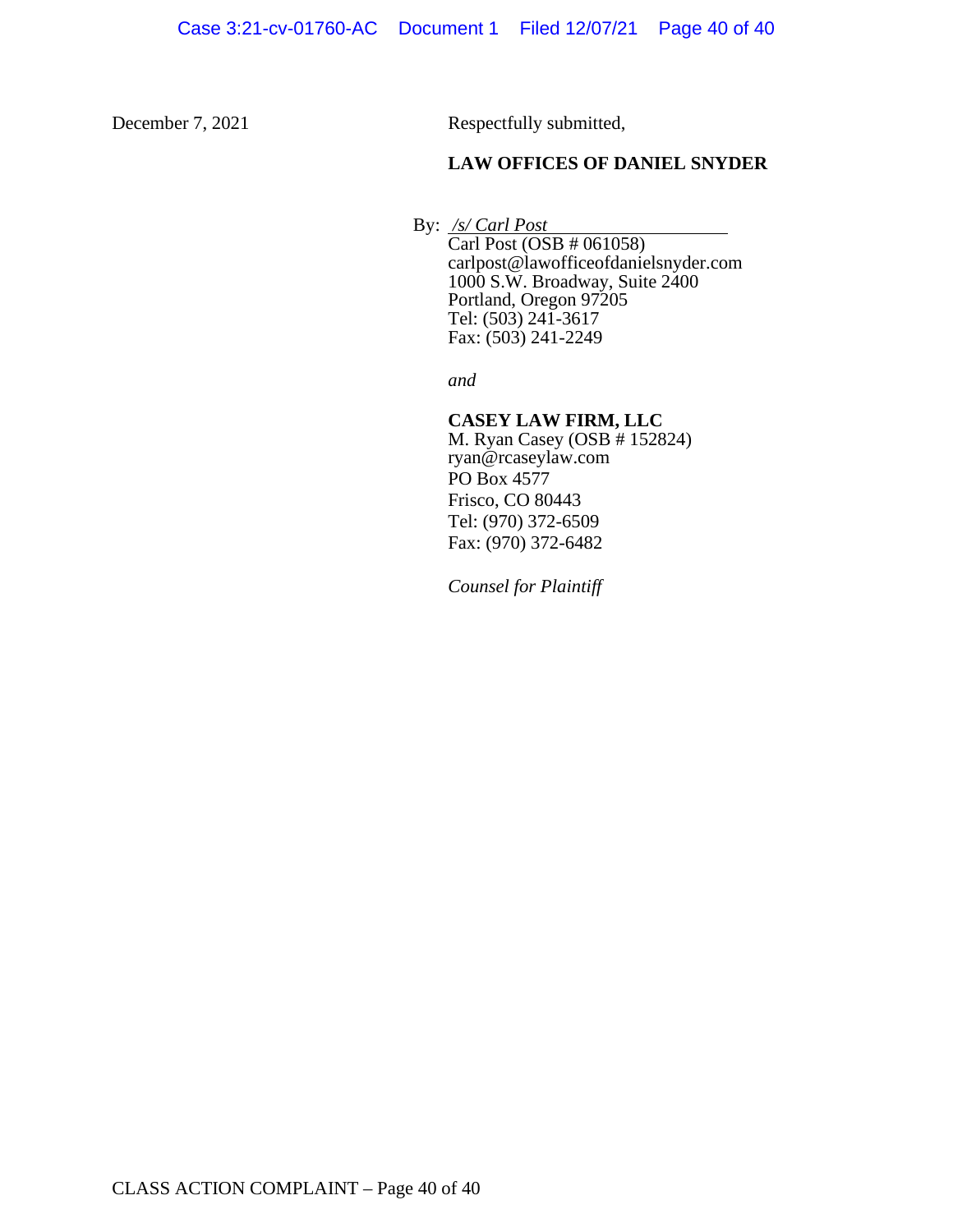1s 44 (Rev. 04/21) **Case 3:21-cv-01760-ACVIPOCUVER SHEILED 12/07/21** Page 1 of 2 The JS 44 civil cover sheet and the information contained herein neither replace nor supplement the filing and service of pleadings or other papers as required by law, except as provided by local rules of court. This form, approved by the Judicial Conference of the United States in September 1974, is required for the use of the Clerk of Court for the purpose of initiating the civil docket sheet. *(SEE INSTRUCTIONS ON NEXT PAGE OF THIS FORM.)* I. **(a) PLAINTIFFS DEFENDANTS** Reese Lyle The Procter & Gamble Company (b) County of Residence of First Listed Plaintiff Multnomah County of Residence of First Listed Defendant *(EXCEPT IN U.S. PLAINTIFF CASES) (IN U.S. PLAINTIFF CASES ONLY)* NOTE: IN LAND CONDEMNATION CASES, USE THE LOCATION OF THE TRACT OF LAND INVOLVED. **(c)** Attorneys *(Firm Name, Address, and Telephone Number)* Attorneys *(If Known)* See attached **III. CITIZENSHIP OF PRINCIPAL PARTIES** *(Place an "X" in One Box for Plaintiff (For Diversity Cases Only) and One Box for Defendant*) *and One Box for Defendant*) *(For Diversity Cases Only) and One Box for Defendant)*  1 U.S. Government **3** Federal Question **1 PTF DEF PTF DEF PTF DEF PTF DEF** Plaintiff *(U.S. Government Not a Party)* Citizen of This State  $\boxed{\mathbf{X}}$  1  $\boxed{\phantom{a}}$  1 Incorporated *or* Principal Place  $\boxed{\phantom{a}}$  4  $\boxed{\phantom{a}}$  4 of Business In This State 2 U.S. Government **X** 4 Diversity (*Indicate Citizenship of Parties in Item III*) Citizen of Another State **2** 2 Incorporated *and* Principal Place 5 **X** 5 *(Indicate Citizenship of Parties in Item III)* Citizen or Subject of a  $\Box$  3 Foreign Nation  $\Box$  6 6 6 Foreign Country **IV. NATURE OF SUIT** (Place an "X" in One Box Only) Click here for: Nature of Suit Code Descriptions **CONTRACT CONTRACT TORTS TORTS FORFEITURE/PENALTY BANKRUPTCY CONTRACT OTHER STATUTES** 110 Insurance **PERSONAL INJURY PERSONAL INJURY** 625 Drug Related Seizure 422 Appeal 28 USC 158 375 False Claims Act 120 Marine 1310 Airplane 310 Airplane 365 Personal Injury - of Property 21 USC 881 423 Withdrawal 376 Qui Tam (31 USC 376 Qui Tam (31 USC 376 Qui Tam (31 USC 376 Qui Tam (31 USC 315 Airplane Product Liability 1305 Product 130 Miller Act 31729(a) 315 Airplane Product  $\overline{\phantom{a}}$  Product Liability  $\overline{\phantom{a}}$  690 Other 28 USC 157 3729(a)) 3729(a) 140 Negotiable Instrument Liability 1367 Health Care/ **1200 State Reapportionment** 1400 State Reapportionment **INTELLECTUAL** 150 Recovery of Overpayment 320 Assault, Libel & Pharmaceutical **PROPERTY RIGHTS** 410 Antitrust 81 Antitrust Slander Personal Injury 820 Converted A 300 Banks and Banking & Enforcement of Judgment Slander Slander Personal Injury | 820 Copyrights | 430 Banks and Banking 151 Medicare Act 330 Federal Employers' Product Liability Product Liability 830 Patent 450 Commerce 151 Medicare Act 152 S30 Federal Employers' Product Liability<br>152 Recovery of Defaulted Liability Liability 368 Asbestos Personal 835 Patent - Abbreviated 460 Deportation<br>368 Asbestos Personal 152 Recovery of Defaulted 460 Student Loans 1340 Marine 1934 Marine 1934 Marine 1934 Marine 1934 Mustave 1947 Mexical Product 1947 New Drug Application 470 Racketeer Influenced and States 1940 Marine Product 1.1 Liability 1940 Marine 1940 Marine 1940 M (Excludes Veterans) 345 Marine Product Liability Liability 2018 1991 840 Trademark Corrupt Organizations 153 Recovery of Overpayment Liability **PERSONAL PROPERTY** LABOR<br>
of Veteran's Benefits 350 Motor Vehicle **X** 370 Other Fraud 710 Fair Labor Standards Act of 2016 (15 USC 1681 or 1692) of Veteran's Benefits 350 Motor Vehicle 370 Other Fraud 3710 Fair Labor Standards Act of 2016<br>160 Stockholders' Suits 355 Motor Vehicle 371 Truth in Lending Act 485 Telephone Consumer 190 Other Contract Product Liability 380 Other Personal 720 Labor/Management **SOCIAL SECURITY** Protection Act 195 Contract Product Liability 360 Other Personal Property Damage Relations Relations 1961 HIA (1395ff) 490 Cable/Sat TV<br>196 Franchise Injury 1985 Property Damage 140 Railway Labor Act 862 Black Lung (923) 850 Securities/C 196 Franchise Injury Injury 1858 Property Damage 740 Railway Labor Act 862 Black Lung (923) 850 Securities/Commodities/<br>362 Personal Injury Product Liability 751 Family and Medical 863 DIWC/DIWW (405(g) Exchange Personal Injury - Product Liability 751 Family and Medical 863 DIWC/DIWW (405(g)) Exchange<br>Medical Malpractice Leave Act 264 SSID Title XVI 890 Other State External Malpractice Leave Act **864 SSID Title XVI** 890 Other Statutory Actions<br> **PRISONER PETITIONS** 790 Other Labor Litigation 865 RSI (405(g)) 891 Agricultural Acts **REAL PROPERTY CIVIL RIGHTS PRISONER PETITIONS** 790 Other Labor Litigation 865 RSI (405(g)) 891 Agricultural Acts<br>210 Land Condemnation 440 Other Civil Rights Habeas Corpus: 791 Employee Retirement 893 Environmental M 210 Land Condemnation 440 Other Civil Rights **Habeas Corpus:** 791 Employee Retirement 220 Foreclosure 893 Environmental Matters 1993 Environmental Matters 1994 Allen Detainee 1995 Freedom of Information 463 Alien Detainee 241 Voting 441 Voting 463 Alien Detainee Income Security Act **FEDERAL TAX SUITS** 895 Freedom of Information 230 Rent Lease & Ejectment 442 Employment 510 Motions to Vacate 870 Taxes (U.S. Plaintiff Act Act 370 Taxes (U.S. Plaintiff Act Act or Defendant) 870 Taxes (U.S. Plaintiff Act Act or Defendant) 896 Arbitration 240 Torts to Land 443 Housing/ Sentence or Defendant) 896 Arbitration 245 Tort Product Liability Accommodations 530 General 871 IRS—Third Party 899 Administrative Procedure 290 All Other Real Property 445 Amer. w/Disabilities - 535 Death Penalty **IMMIGRATION** 26 USC 7609 Act/Review or Appeal of 26 USC 7609 Employment **Other:**  $\begin{array}{|c|c|c|c|c|} \hline \text{Other:} & & \text{462 Nationalization Application} \\ \hline \text{Amer. w/Disabilities} & & \text{540 Randomus & Other Information} \\ \hline \end{array}$  Agency Decision 446 Amer. w/Disabilities Other 550 Civil Rights Actions Actions State Statutes<br>
1448 Education 555 Prison Condition 555 Prison Condition 560 Civil Detainee - Conditions of Confinement **V. ORIGIN** *(Place an "X" in One Box Only)* 2 Removed from 4 Reinstated or 5 Transferred from □ 6 Multidistrict 8 Multidistrict **Original** 3 Remanded from ⊠ Proceeding State Court Appellate Court Another District Litigation - Litigation - Reopened **Transfer** Direct File *(specify)* Cite the U.S. Civil Statute under which you are filing *(Do not cite jurisdictional statutes unless diversity)*: 28 USC 1332(d) **VI. CAUSE OF ACTION** Brief description of cause: Oregon Unlawful Trade Practices Act, Unjust Enrichment **VII. REQUESTED IN DEMAND \$** CHECK YES only if demanded in complaint:  $\vert x \vert$ CHECK IF THIS IS A **CLASS ACTION**

| VIII. RELATED CASE(S)<br><b>IF ANY</b> | (See instructions): | <b>JUDGE</b>                    |              | DOCKET NUMBER |
|----------------------------------------|---------------------|---------------------------------|--------------|---------------|
| <b>DATE</b>                            |                     | SIGNATURE OF ATTORNEY OF RECORD |              |               |
| Dec 7, 2021                            |                     | s/ Carl Post                    |              |               |
| <b>FOR OFFICE USE ONLY</b>             |                     |                                 |              |               |
| <b>RECEIPT#</b>                        | <b>AMOUNT</b>       | <b>APPLYING IFP</b>             | <b>JUDGE</b> | MAG. JUDGE    |

more than \$5,000,000

**JURY DEMAND: X** Yes No

UNDER RULE 23, F.R.Cv.P.

**COMPLAINT:**